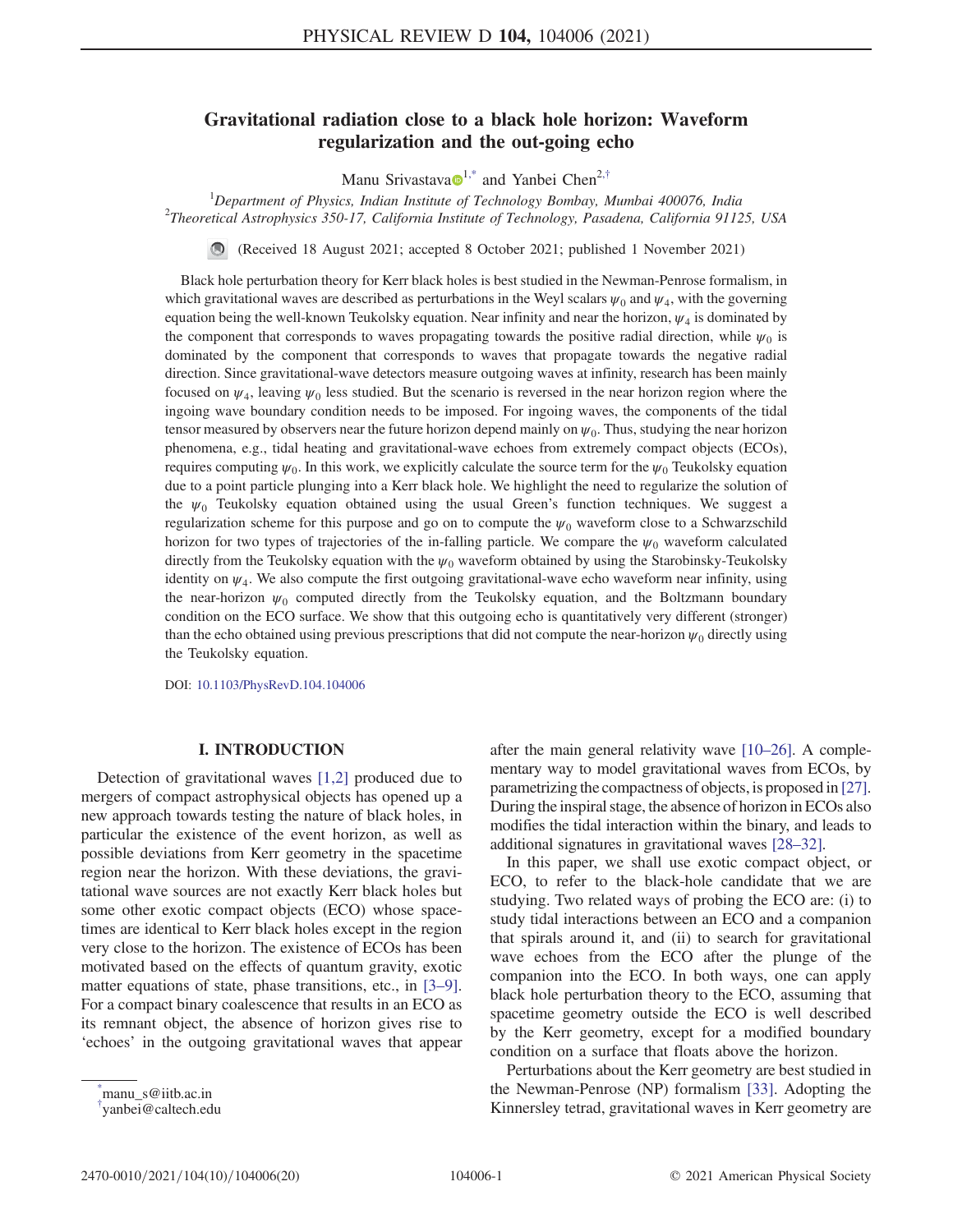described in terms of perturbations in the Weyl scalars  $\psi_0$ and  $\psi_4$ . Teukolsky obtained equations [\[34\]](#page-19-5) that describe the radial and angular dependence of the perturbation waveforms. For vacuum solutions (pure gravitational waves),  $\psi_0$ and  $\psi_4$  contain the same information about gravitational waves propagating in Kerr [[35](#page-19-6)]. However, both for near null infinity and near the horizon,  $\psi_4$  dominates over  $\psi_0$  for gravitational waves that propagate along the  $+r$  direction, while  $\psi_0$  dominates over  $\psi_4$  for waves that propagate along the  $-r$  direction. For studies that focus on gravitational waves generated by compact binary coalescence that propagate toward future null infinity, it is natural to compute  $\psi_4$ . In further methods developed to solve the Teukolsky equation more efficiently, e.g., the Sasaki-Nakamura (SN) and the Mano-Suzuki-Takasugi formalisms [[36](#page-19-7),[37](#page-19-8)] were eventually [[38](#page-19-9)] developed for fields with all values of spin, thus incorporating both  $\psi_0$  and  $\psi_4$ . However, the corresponding equations were mainly applied for  $\psi_4$  calculations in the literature since (e.g., in Ref [\[39\]](#page-19-10)), the authors have presented the scheme to calculate the ingoing  $\psi_4$  waveform due to a mass plunging into a Kerr black hole based on the Sasaki-Nakamura formalism. Such explicit calculations have not been done for ingoing  $\psi_0$ waves yet.

As discussed in Ref. [[40](#page-19-11)], for fiducial observers floating above the horizon (e.g., on the surface of an ECO), the transverse components of the tidal tensors that they measure depend on both  $\psi_0$  and  $\psi_4$  {See Eq. (12) of Ref. [\[40](#page-19-11)]}. For ingoing waves, the  $\psi_0$  contribution dominates that of  $\psi_4$ . For this reason, to study tidally-induced horizon deformations and gravitational-wave echoes, one needs to obtain  $\psi_0$  near the horizon. For vacuum solutions, it is possible to obtain  $\psi_0$ from  $\psi_4$  from the Starobinsky-Teukolksy (ST) identity. This has indeed been applied by several works [[10](#page-18-4)– [13](#page-18-5)[,40](#page-19-11)]. However, in situations where the companion plunges into the ECO, the ST identity may not apply—and it is the goal of this paper to obtain  $\psi_0$  for a plunging particle directly from the Teukolsky equation, and compare it with the previous prescriptions that use the ST identity.

In this paper, the source term of the radial Teukolsky equation for  $\psi_0$  is explicitly calculated for a point particle of mass  $\mu$  plunging into a Kerr black hole. Reference [\[41\]](#page-19-12) had explored the source term for the simple case of circular trajectories in Schwarzschild background, in the context of metric reconstruction, but the expression for the  $\psi_0$  source term for a general geodesic trajectory in an arbitrarily rotating Kerr background has not been available in the literature so far.

Further, it is well known that computing solutions of the Teukolsky equation using the usual Green's function approach can lead to nonconvergent integrals, when the source term does not vanish fast enough near infinity or near the horizon. Poisson [\[42\]](#page-19-13) highlighted such an issue for computing  $\psi_4$  far away from a Schwarzschild black hole; he subsequently resolved this issue by introducing a regularization prescription. After obtaining the source term for  $\psi_0$  generated by a particle moving along a geodesic orbit in Kerr background, we show that a similar nonconvergence issue occurs when we try to compute  $\psi_0$  for Kerr geometry. We introduce a regularization method in which we first insert a  $\psi_0^A$  that satisfies the ingoing boundary condition near the horizon and the outgoing boundary condition near infinity, but corresponds to a source term  $S<sup>A</sup>$  that only coincides with the source term S generated by our plunging particle for up to two leading orders in  $(r - r_+)$ . We then use the usual Green's function approach to obtain  $\psi_0 - \psi_0^A$  from the regular source term  $S - S^A$ .

With our regularization method, we go on to compute the  $\psi_0$  propagating towards horizon for two kinds of trajectories of the plunging particle in Schwarzschild geometry; a radial in-fall and a quasicircular plunge from the EOB formalism. [We emphasize that, even though we have restricted to the simple Schwarzschild case, the source term we obtain and the regularization approach both apply to the general Kerr spacetime.] We will then compare our directly-obtained horizon-going  $\psi_0$  with those obtained by applying the ST identity on  $\psi_4$ . We finally apply our horizon-going  $\psi_0$  to the computation of gravitational-wave echoes, by using formalism developed by Ref. [[40](#page-19-11)]. These echoes will be compared with those obtained from  $\psi_4$  and the ST identity.

This paper is organized as follows. In Sec. [II,](#page-1-0) after a brief introduction to the Teukolsky equation, we explicitly calculate the source term of the  $\psi_0$  Teukolsky equation for a point particle of mass  $\mu$  plunging into a Kerr black hole. We also highlight the need to regularize the solution of the  $\psi_0$  equation computed using the Green's function approach. In Sec. [III,](#page-4-0) we introduce our scheme to regularize these solutions. In Sec. [IV](#page-5-0) we go on to compute the  $\psi_0$ waveform close to a Schwarzschild horizon for the two kinds of trajectories of the in-falling particle. In Sec. [V](#page-7-0) we show that the  $\psi_0$  waveforms obtained directly from the Teukolsky equation are different from those obtained by using the ST identity on  $\psi_4$ . In Sec. [VI](#page-8-0) we show that the first echo in the outgoing  $\psi_4$  waveform computed with the aid of  $\psi_0$  directly computed from the Teukolsky equation differs from the first echo obtained using  $\psi_4$  and the ST identity. Although the echoes calculated in the two ways are qualitatively similar, there are significant quantitative differences. Throughout the paper, we use geometric units with  $G = 1 = c$ .

# <span id="page-1-0"></span>II. TEUKOLSKY EQUATION—ITS SOLUTION AND THE  $\psi_0$  SOURCE TERM

In this section, after a brief overview of the Teukolsky equation, we compute the source term of the radial Teukolsky equation for  $\psi_0$  due to a point particle plunging into a Kerr black hole. The well-established calculations of the source term for the  $\psi_4$  Teukolsky equation can be found in Appendix and in [\[43\]](#page-19-14).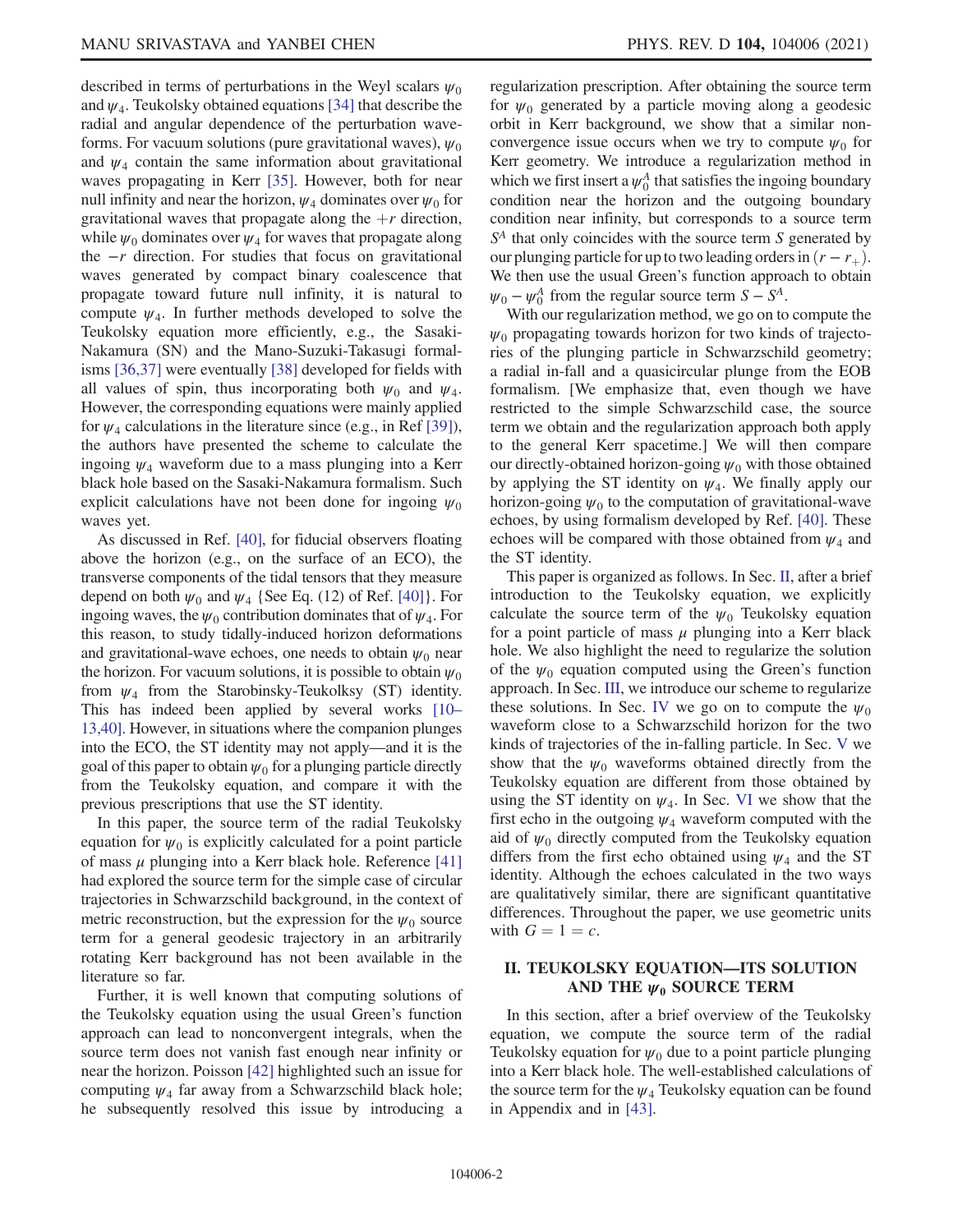## A. Teukolsky equation and source term

For spherically symmetric scenarios like in the case for the Schwarzschild spacetime, metric perturbation (Einstein's) equations are separable in radial and angular equations, with the angular sector being described by spherical harmonics, and radial sector divided into axial and polar perturbations [\[44](#page-19-15)–[46](#page-19-16)]. But in the case of Kerr, with spherical symmetry no longer present, separable equations were not found for metric perturbations. However, in a groundbreaking work [\[34\]](#page-19-5), Teukolsky showed that we can use a single field, either  $\psi_0$  or  $\psi_4$ , in the Newman-Penrose formalism (in the Kinnersley

tetrad), to describe gravitational perturbations, and get separate radial and angular perturbation equations for a Kerr background; the so called radial and angular Teukolsky equations. An underlying reason for such separability was the fact that both the Schwarzschild and the Kerr solutions are Petrov type-D spacetimes.

In the Newman-Penrose formalism, gravitational waves are described in terms of perturbations in the Weyl scalars  $\psi_0$  and  $\psi_4$ . In terms of the Newman-Penrose quantities, the decoupled equation [[34\]](#page-19-5) for the  $\psi_0$  perturbation (denoted by  $\psi_0^B$ ) is

<span id="page-2-0"></span>
$$
4\pi T_0 = [(D - 3\epsilon + \epsilon^* - 4\rho - \rho^*)(\bar{\Delta} - 4\gamma + \mu) - (\delta + \pi^* - \alpha^* - 3\beta - 4\tau)(\delta^* + \pi - 4\alpha) - 3\psi_2]\psi_0^B, \tag{1}
$$

where

$$
T_0 = (\delta + \pi^* - \alpha^* - 3\beta - 4\tau)[(D - 2\epsilon - 2\rho^*) T_{lm}^B - (\delta + \pi^* - 2\alpha^* - 2\beta) T_{ll}^B]
$$
 (2)

+ 
$$
(D - 3\varepsilon + \varepsilon^* - 4\rho - \rho^*)[(\delta + 2\pi^* - 2\beta) T_{lm}^B - (D - 2\varepsilon + 2\varepsilon^* - \rho^*) T_{mm}^B].
$$
 (3)

The different Newman-Penrose quantities ( $\epsilon$ ,  $\rho$ ,  $\gamma$ ,  $\pi$ ,  $\alpha$ ,  $\beta$ ,  $\tau$ ,  $\Sigma$ ), and the derivative operators  $(D, \bar{\Delta}, \delta)$ , that appear in the above equation are for the background Kerr metric in Boyer-Lindquist coordinates; their expressions are given in Appendix. The expressions for the stress-tensor projections  $(T_{ll}^{B}, T_{lm}^{B}, T_{mm}^{B})$  are also in Appendix. When Eq. [\(1\)](#page-2-0) is separated into radial and angular equations for a Kerr background, the solutions of the angular equation are spin-weighted spheroidal harmonics  $sS_{lm}(a\omega, \theta)$  [[47](#page-19-17)] with  $s = 2$  for the  $\psi_0$  case. Thus, we can expand the solution and the source in Eq. [\(1\)](#page-2-0) in terms of  ${}_{2}S_{lm}(a\omega,\theta)$  as

<span id="page-2-1"></span>
$$
\psi_0^B = \int d\omega \sum_{l,m} R(r)_2 S_{lm}(a\omega,\theta) e^{im\varphi} e^{-i\omega t}, \qquad (4)
$$

<span id="page-2-2"></span>
$$
8\pi \Sigma T_0 = \int d\omega \sum_{l,m} T_{lm\omega}^{(0)}(r)_2 S_{lm}(a\omega,\theta) e^{im\varphi} e^{-i\omega t}.
$$
 (5)

In the angular sector, the above decomposition leads to the spin-weighted spheroidal harmonics equation [[47](#page-19-17)]

$$
\frac{1}{\sin\theta} \frac{d}{d\theta} \left( \sin\theta \frac{d_s S_{lm}(a\omega,\theta)}{d\theta} \right) \n+ \left( a^2 \omega^2 \cos^2\theta - \frac{m^2}{\sin^2\theta} - 2a\omega s \cos\theta - \frac{2ms \cos\theta}{\sin^2\theta} \right) \n- s^2 \cot^2\theta + \mathcal{E}_{lm} - s^2 \right) s S_{lm}(a\omega,\theta) = 0.
$$
\n(6)

Here  $\mathcal{E}_{lm}$  is the spheroidal eigenvalue [[47](#page-19-17)] and  $s = 2$  for the  $\psi_0$  case. Henceforth, for simplicity, we drop the  $a\omega$ dependence of  ${}_sS_{lm}$ .

<span id="page-2-4"></span>In the radial sector the decomposition  $(4)$ – $(5)$  leads to the radial Teukolsky equation

$$
\frac{d}{dr}\left[\Delta^{s+1}\frac{dR}{dr}\right] + \left[\frac{K^2 - 2is(r - M)K}{\Delta} + 4is\omega r - \lambda\right]R
$$
\n
$$
= \Delta^s T_{lm\omega},\tag{7}
$$

with  $s = 2$ .

$$
\Delta = r^2 + a^2 - 2Mr = (r - r_+)(r - r_-),
$$
 (8)

$$
K = (r^2 + a^2)\omega - am,\t\t(9)
$$

$$
\lambda = \mathcal{E}_{lm} + a^2 \omega^2 - 2am\omega - s(s+1), \tag{10}
$$

with  $M$  and  $a$  being the mass and the specific angular momentum, and  $r_{\pm} = M \pm \sqrt{M^2 - a^2}$  the position of the outer and inner horizon. Note that  $\Delta = 0$  defines the outer and inner horizon. Note that  $\Delta = 0$  defines the position of the horizon, and that near the horizon  $\Delta \sim (r-r_+)(r_+ + r_-).$ 

<span id="page-2-3"></span>Next, we calculate the source term  $T_{lm\omega}^{(0)}$  (0 in the superscript shows that it corresponds to  $\psi_0$  perturbation) for a point particle (of mass  $\mu$ ) plunging into the Kerr black hole following an arbitrary geodesic trajectory. Detailed calculation of the  $\psi_0$  source term is presented in Appendix. We will just outline the result here. Using orthogonality relations  $(A9)$  and  $(A10)$  in  $(5)$ , we get

$$
T^{(0)}_{\ell m\omega}(r) = 4 \int d\Omega dt \rho^{-1} \rho^{*-1} T_0(t, r, \theta, \varphi) e^{-im\varphi + i\omega t} \frac{2S_{\ell m}(\theta)}{2\pi}.
$$
\n(11)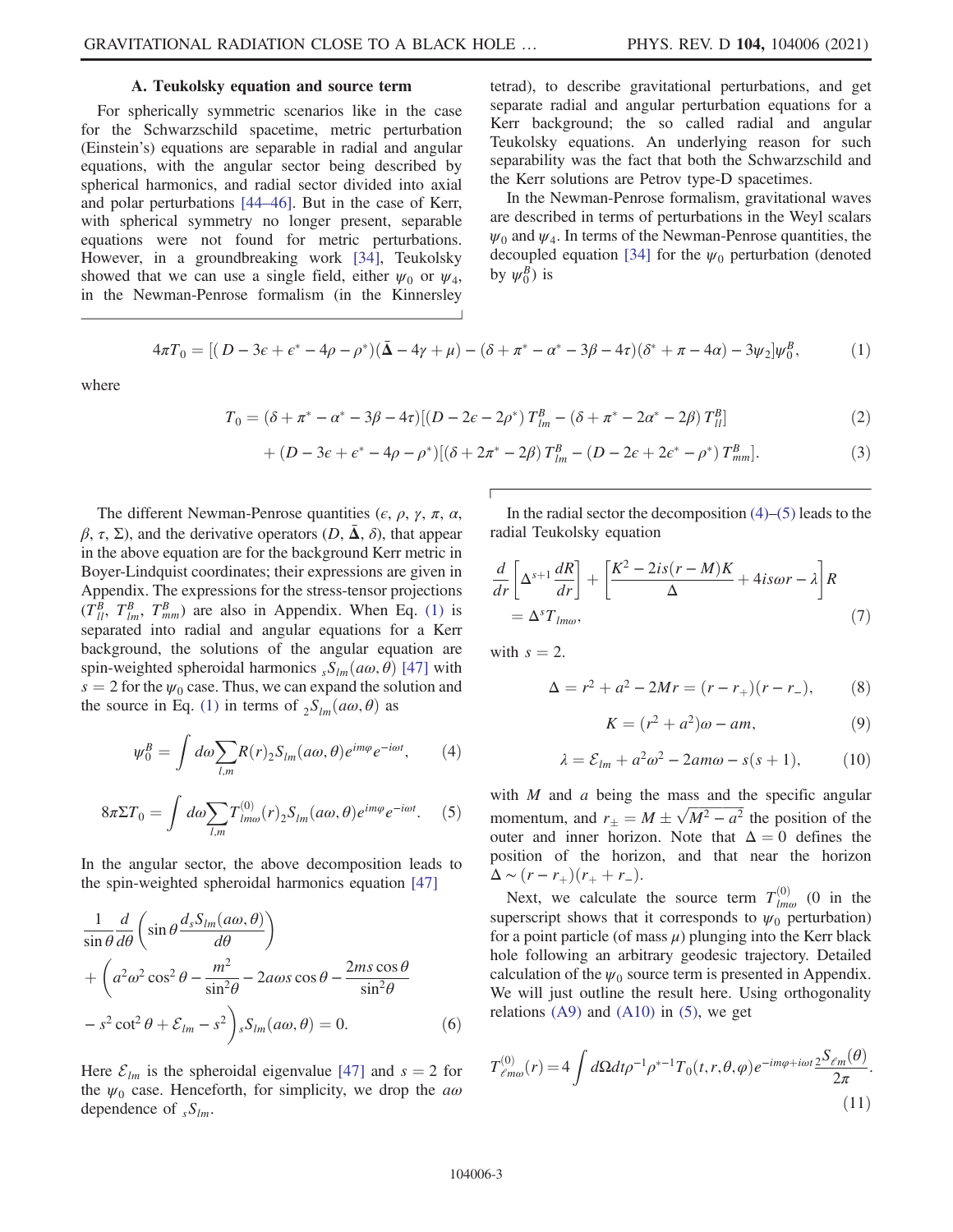<span id="page-3-0"></span>As shown in Appendix, [\(11\)](#page-2-3) can then be written as

$$
T^{(0)}_{\ell m\omega}(r') = \mu \int_{-\infty}^{\infty} dt \, e^{i\omega t - im\varphi(t)} \times \left[ (A_{l0} + A_{lm0} + A_{mm0}) \delta(r' - r(t)) + \left\{ (A_{lm1} + A_{mm1}) \delta(r' - r(t)) \right\}_{,r'} + \left\{ A_{mm2} \delta(r' - r(t)) \right\}_{,r'r'} \right], \tag{12}
$$

where  $\mu$  is the mass of the test particle; the A terms are defined in the Appendix. Here the trajectory in the Boyer-Lindquist coordinate system is parametrized by

$$
z^{\mu}(t) = (t, r(t), \theta(t), \varphi(t)).
$$
\n(13)

Similar source term for  $\psi_4$  perturbation is available in the literature [[43](#page-19-14)]. Equation [\(12\)](#page-3-0) can further be written as (after integrating with respect to dr and then renaming  $r'$  as r)

<span id="page-3-2"></span>
$$
T_{lm\omega}^{(0)}(r) = \mu e^{i\omega t - im\varphi} \left[ (A_{ll0} + A_{lm0} + A_{mm0})t' + (A_{lm1} + A_{mm1})(t'' + i\omega(t')^2 - imt'\varphi') + t'\frac{d}{dr}(A_{lm1} + A_{mm1}) + A_{mm2}(t''' + 3i\omega t''t' - 2imt'\varphi' - \omega^2(t')^3 + 2\omega m(t')^2\varphi' - m^2t'(\varphi')^2 - imt'\varphi'') \right] + 2(t'' + i\omega(t')^2 - imt'\varphi')\frac{dA_{mm2}}{dr} + t'\frac{d^2(A_{mm2})}{dr^2} \right],
$$
 (14)

where  $\prime$  denotes derivative with respect to  $r$ . Note here that we have switched to using  $r$  as the independent variable along the trajectory with

$$
z^{\mu}(r) = (t(r), r, \theta(r), \varphi(r)).
$$
 (15)

We use this form of  $T^{(0)}_{lm\omega}$  for all our numerical analysis in Secs. [IV](#page-5-0) and [V.](#page-7-0)

# B. Solutions of radial Teukolsky equation: Need for regularization

In this section we will look at general solutions to the radial Teukolsky equation [\(7\)](#page-2-4). We will also highlight that the naive solution that we expect from theory of differential equations; for example in [\[48\]](#page-19-18), leads to some convergence issues, and that there is a need to regularize the naive solution in order to get meaningful results. The general solution of the radial Teukolsky equation [\(7\),](#page-2-4) with the appropriate boundary conditions (purely ingoing at horizon and purely outgoing at infinity), can be written as

<span id="page-3-3"></span>
$$
R_{lm\omega}(r) = \frac{R_{lm\omega}^{\infty}(r)}{W_{lm\omega}} \int_{r_+}^{r} R_{lm\omega}^H(r') \Delta^s T_{lm\omega}(r') dr' + \frac{R_{lm\omega}^H(r)}{W_{lm\omega}} \int_{r}^{\infty} R_{lm\omega}^{\infty}(r') \Delta^s T_{lm\omega}(r') dr', \qquad (16)
$$

<span id="page-3-1"></span>where  $R_{lm\omega}^H(r)$  is the solution of the homogeneous<br>Teukolsky equation which satisfies the ingoing wave Teukolsky equation which satisfies the ingoing wave boundary condition at the horizon and  $R^{\infty}_{lm\omega}(r)$  is the solution of homogeneous Teukolsky equation which satsolution of homogeneous Teukolsky equation which satisfies the outgoing wave boundary condition at infinity. The Wronskian  $W_{lm\omega}$ , defined as

$$
W_{lm\omega} = \Delta^{s+1} [R^H_{lm\omega} R^{\infty}_{lm\omega} - R^{H\prime}_{lm\omega} R^{\infty}_{lm\omega}], \qquad (17)
$$

with  $\prime$  denoting  $r$  derivative, is conserved. (Here we have  $s = 2$  for the  $\psi_0$  equation.) Henceforth we shall often drop the  $lm\omega$  dependence of R and W for simplicity.

The form of the homogeneous solutions near horizon and at infinity is given by (see [[34](#page-19-5)])

$$
R_{(0)}^{H}(r) \sim \begin{cases} \frac{B_{lm\omega}^{(0)\text{hole}}}{\Delta^{2}} e^{-ikr^{*}}, & r \to r_{+} \\ \frac{B_{lm\omega}^{(0)\text{out}}}{r^{2}} e^{i\omega r^{*}} + \frac{B_{lm\omega}^{(0)\text{in}}}{r} e^{-i\omega r^{*}}, & r \to \infty, \end{cases}
$$
(18)

$$
R_{(0)}^{\infty}(r) \sim \begin{cases} \frac{D_{lm\omega}^{(0)\text{in}}}{\Delta^2} e^{-ikr^*} + D_{lm\omega}^{(0)\text{out}} e^{+ikr^*}, & r \to r_+\\ \frac{D_{lm\omega}^{(0)\infty}}{r^3} e^{i\omega r^*}, & r \to \infty, \end{cases}
$$
(19)

$$
R_{(4)}^H(r) = \begin{cases} B_{\ell m\omega}^{(4)\text{hole}} \Delta^2 e^{-ikr_*}, & r \to r_+\\ B_{\ell m\omega}^{(4)\text{out}} r^3 e^{i\omega r_*} + \frac{B_{\ell m\omega}^{(4)\text{in}}}{r} e^{-i\omega r_*}, & r \to \infty, \end{cases}
$$
(20)

<span id="page-3-5"></span>
$$
R_{(4)}^{\infty}(r) = \begin{cases} D_{\ell m\omega}^{(4)\text{out}} e^{ikr_{*}} + \Delta^{2} D_{\ell m\omega}^{(4)\text{in}} e^{-ikr_{*}}, & r \to r_{+} \\ D_{\ell m\omega}^{(4)\infty} r^{3} e^{i\omega r_{*}}, & r \to \infty, \end{cases}
$$
 (21)

<span id="page-3-6"></span>where the subscript 0 or 4 in the left-hand side indicates that they are the homogeneous solutions of the  $\psi_0$  or the  $\psi_4$ equation. The other variables above are defined as

$$
r_{*} = r + \frac{2Mr_{+}}{r_{+} - r_{-}} \log \frac{r - r_{+}}{2M} - \frac{2Mr_{-}}{r_{+} - r_{-}} \log \frac{r - r_{-}}{2M},
$$
  
\n
$$
k = \omega - \frac{am}{2Mr_{+}}.
$$
\n(22)

<span id="page-3-4"></span>Calculating the conserved Wronskian (at  $\infty$ ) for the  $\psi_0$ sector using [\(17\),](#page-3-1) we get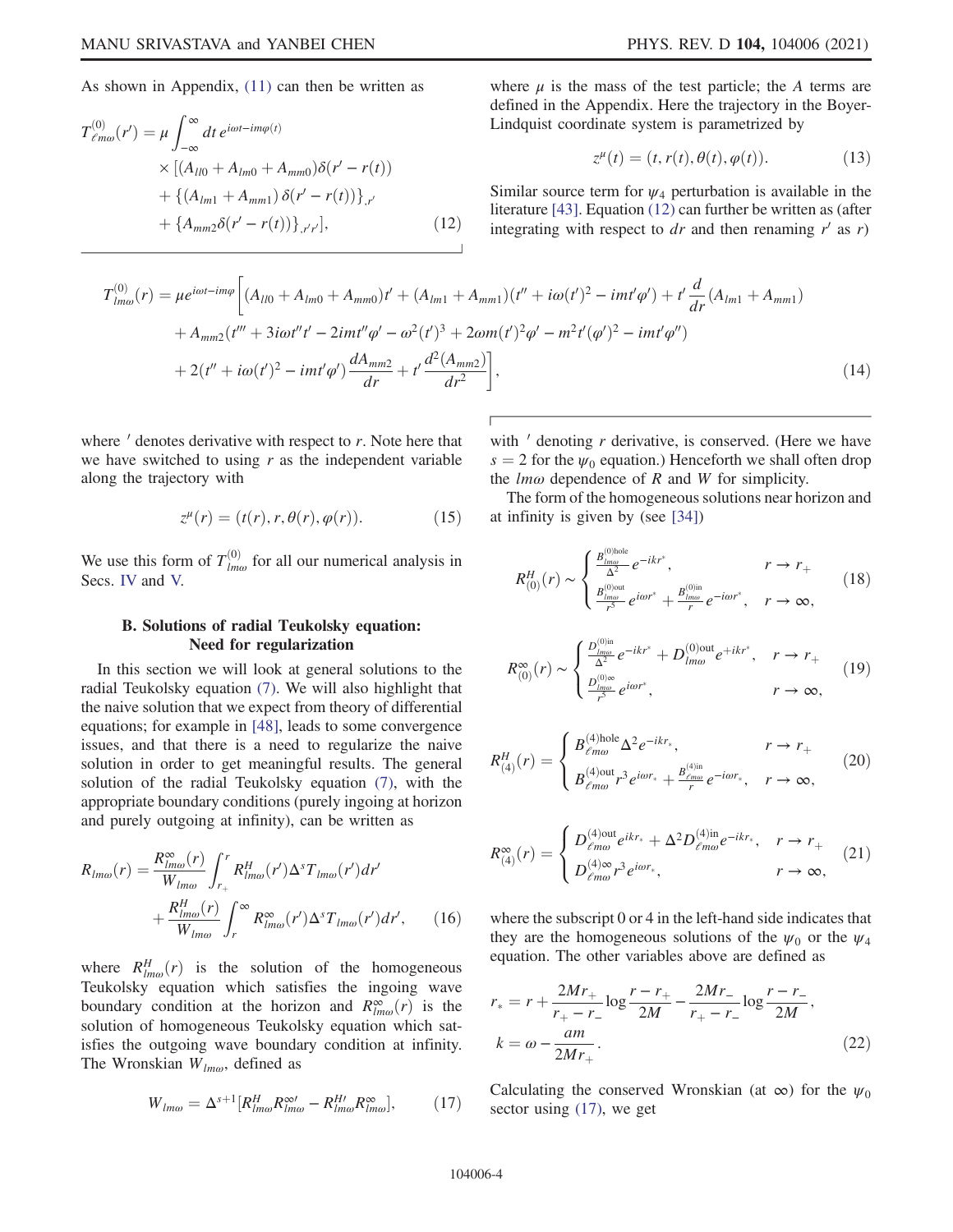$$
W^{(0)} = 2i\omega D_{\ell m\omega}^{(0)\infty} B_{\ell m\omega}^{(0)\text{in}}.
$$
 (23)

Putting in all the terms in [\(14\)](#page-3-2), it can be shown that  $T_{lm\omega}^{(0)}$  is  $O(\Delta^{-2})$  near the horizon. We cannot directly use [\(16\)](#page-3-3) to calculate the waveform at the horizon because the integrands in both the integrals diverge  $[O(\Delta^{-2})]$  at the horizon which makes the integrals nonconvergent. We suggest a regularization scheme to overcome this issue in Sec. [III.](#page-4-0) From here on, throughout the paper, all the functions like  $R^H$ ,  $R^{\infty}$ ,  $W$ ,  $T_{lm\omega}$ , etc., with no 0 or 4 subscripts/superscripts correspond to the  $\psi_0$  sector. We have suppressed the subscripts and superscripts of 0 for ease of notation. Any reference to the  $\psi_4$  sector functions will explicitly have a subscript or superscript of 4. All the functions without the 4 subscript or superscript are to be understood to belong to the  $\psi_0$  sector from here on.

### III. METHOD OF REGULARIZATION

<span id="page-4-0"></span>In this section we develop a scheme to get around the problem of the nonconvergence of integrals in the general solution of the radial Teukolsky equation, when the source plunges into the horizon. In [[42](#page-19-13)], Poisson developed a regularization scheme to calculate the  $\psi_4$  (s = -2) waveform at infinity for a Schwarzschild black hole. Regularization was done by keeping the limits of integration arbitrary [\(24\)](#page-4-1) and pushing the divergences in to the homogeneous pieces of the general solution given by

<span id="page-4-1"></span>
$$
R_{lm\omega}(r) = \frac{R_{lm\omega}^b(r)}{W_{lm\omega}} \left[ H_1 + \int_a^r R_{lm\omega}^a(r') \Delta^s T_{lm\omega}(r') dr' \right] + \frac{R_{lm\omega}^a(r)}{W_{lm\omega}} \left[ H_2 + \int_r^b R_{lm\omega}^b(r') \Delta^s T_{lm\omega}(r') dr' \right],
$$
\n(24)

where  $R_{\text{lm}\omega}^a(r)$  is the solution of the homogeneous Teukolsky<br>equation which satisfies a specific boundary condition at equation which satisfies a specific boundary condition at  $r = a$ ,  $R_{lm\omega}^b(r)$  is the solution of homogeneous Teukolsky<br>equation which satisfies a specific boundary condition at equation which satisfies a specific boundary condition at  $r = b$ ,  $W_{lm\omega}$  is the Wronskian calculated using  $R^a$  and  $R^b$ , while  $H_1$  and  $H_2$  are constants. In [[42](#page-19-13)] the limits  $(a, b)$ and the homogeneous pieces were fixed at the end using boundary conditions. We found that extending the method of regularization in [[42\]](#page-19-13) to  $s = 2$  using the generalized Sasaki-Nakamura equation [\[38\]](#page-19-9) is not very straightforward for the analysis near the horizon.

We try and overcome the nonconvergence of integrals using a different scheme. We do so by breaking our general solution into two parts. The first part (the 'ansatz'  $R_A$ ) analytically accounts for the leading two orders of  $\Delta$  in the source term  $T_{lm\omega}^{(0)}$  [recall here that (0) stands for  $\psi_0$ ]. The second piece then satisfies the radial Teukolsky equation with a modified source term  $\tilde{T}_{lm\omega}$ . The modified source term at the leading order has two powers of  $\Delta$  less (divergent) than the original source term. With this modified source term none of the integrands in the general solution diverge close to the horizon. The scheme will become clearer through this section. Let  $\alpha$  and  $\beta$  denote the righthand side and the left-hand side of Eq. [\(7\)](#page-2-4) respectively for  $s = 2$ . The integrands in the general solution of the radial Teukolsky equation are of the form  $R^H\alpha$  and  $R^\infty\alpha$ , where  $R^H$ and  $R^{\infty}$  are the solutions of the homogeneous Teukolsky equation satisfying the ingoing boundary condition at the horizon and the outgoing boundary condition at infinity respectively. For the  $\psi_0$  case, the integrands diverge as  $O(\Delta^{-2})$  near the horizon. We expand the right-hand side of Eq. [\(7\)](#page-2-4) in powers of  $\Delta$  near the horizon to get

<span id="page-4-3"></span>
$$
\alpha = e^{i\omega t - im\varphi} [\alpha_0 + \alpha_1 \Delta + \alpha_2 \Delta^2 + \cdots \cdots \cdots]. \tag{25}
$$

<span id="page-4-2"></span>To regularize the general solution, we would like to remove the leading two orders of  $\Delta$  in  $\alpha$ . To achieve this, we try and substitute an ansatz, with which the left hand side of Eq. [\(7\)](#page-2-4) matches the two leading orders of the right-hand side. We attempt the following ansatz,

$$
R_A(r) = \left(\frac{\mathcal{A}_0}{r\Delta^2} + \frac{\mathcal{A}_1}{r^3\Delta}\right) e^{i\omega t(r) - im\varphi(r)},\tag{26}
$$

with  $\mathcal{A}_0$  and  $\mathcal{A}_1$  being constants, and  $t(r)$  and  $\varphi(r)$  follow the trajectory of the in-falling particle. This is a suitable ansatz in order to compute the  $\psi_0$  waveform close to the horizon because it has a behavior demanded by the boundary condition of a purely ingoing wave near the horizon. The different powers of  $r$  explicitly put in the denominator of terms in [\(26\)](#page-4-2) are to make the ansatz contribution small far away from the horizon. Substituting [\(26\)](#page-4-2) in the left-hand side of [\(7\)](#page-2-4) we get

<span id="page-4-4"></span>
$$
\beta = e^{i\omega t - im\varphi} [\beta_{00} A_0 + \beta_{01} A_1 + (\beta_{10} A_0 + \beta_{11} A_1) \Delta + (\beta_{20} A_0 + \beta_{21} A_1) \Delta^2 + \cdots],
$$
\n(27)

<span id="page-4-5"></span>Equating the two leading-order coefficients of  $\Delta$  from [\(25\)](#page-4-3) and [\(27\)](#page-4-4), we can fix  $\mathcal{A}_0$  and  $\mathcal{A}_1$  to be

$$
\mathcal{A}_0 = \frac{(\beta_{11}\alpha_0 - \beta_{01}\alpha_1)}{(\beta_{00}\beta_{11} - \beta_{10}\beta_{01})},
$$
\n(28)

$$
\mathcal{A}_1 = \frac{(\beta_{10}\alpha_0 - \beta_{00}\alpha_1)}{(\beta_{10}\beta_{01} - \beta_{00}\beta_{11})}.
$$
 (29)

<span id="page-4-7"></span><span id="page-4-6"></span>With the choice of  $A_0$  and  $A_1$  from equations [\(28\)](#page-4-5) and [\(29\)](#page-4-6), we now write the general solution of the radial Teukolsky equation [\(7\)](#page-2-4) as

$$
R(r) = R_A(r) + \tilde{R}(r).
$$
 (30)

Note that the total solution  $R(r)$  in the above equation must satisfy the boundary conditions at the horizon and at infinity. This can be ensured if  $R(r)$  and  $R_A(r)$  both satisfy the boundary conditions at horizon and at infinity individually, but it is not clear from Eq. [\(26\)](#page-4-2) that  $R_A(r)$  satisfies the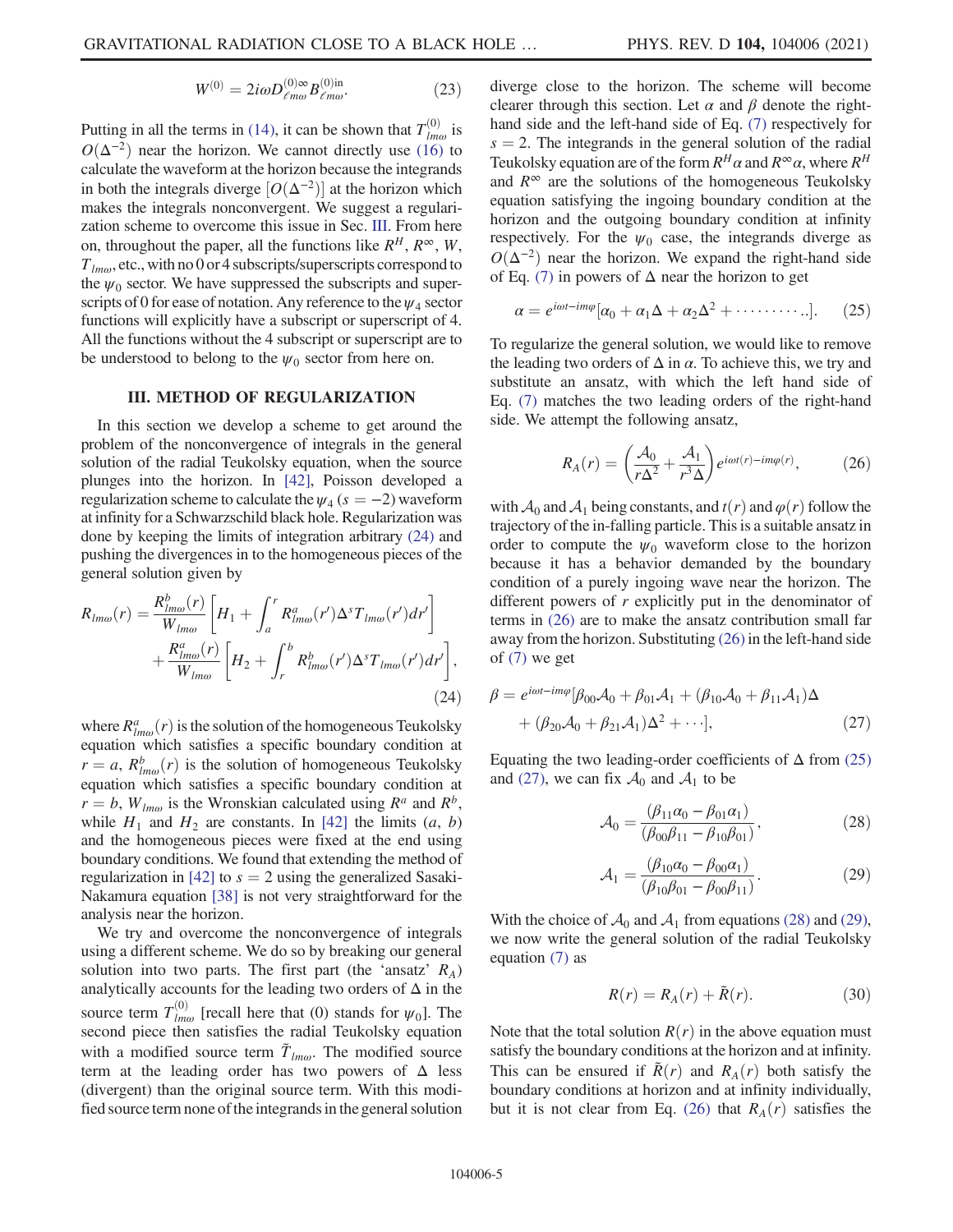outgoing boundary condition at infinity. Hence, for the total solution  $R(r)$  to satisfy the boundary condition at infinity, apart from  $\tilde{R}(r)$  satisfying the boundary condition,  $R_A(r)$ must be cut off (become negligible) at some finite  $r_{\text{max}}$ . This is automatically ensured if the trajectory of the plunging particle begins at a finite  $r_{\text{max}}$  (and does not extend to infinity), as then  $R_A$  will simply vanish for  $r>r_{\text{max}}$ , and has no contribution near infinity. In this work, all the trajectories considered are of this particular nature. Substituting (30) in [\(7\),](#page-2-4) we get

$$
\hat{F}[R_A + \tilde{R}] = \Delta^2 T_{lm\omega},\tag{31}
$$

<span id="page-5-5"></span>where  $\hat{F}$  is the operator that gives the left-hand side of Eq. [\(7\)](#page-2-4) when applied to  $R$ . We can define a modified source term as

$$
\tilde{T}_{lm\omega} = \frac{T_{lm\omega} - \hat{F}(R_A)}{\Delta^2},\tag{32}
$$

<span id="page-5-1"></span>which satisfies the equation

$$
\hat{F}(\tilde{R}(r)) = \Delta^2 \tilde{T}_{lmw}.
$$
\n(33)

We observe that [\(33\)](#page-5-1) is just the Teukolsky equation [\(7\)](#page-2-4) (with  $s = 2$ ) for  $\tilde{R}$  with source  $\tilde{T}_{lm\omega}$ . Note that for this source, the integrands  $R^H \Delta^2 \tilde{T}_{lm\omega}$  and  $R^{\infty} \Delta^2 \tilde{T}_{lm\omega}$  do not diverge near the horizon. This is because  $A_0$  and  $A_1$  are chosen as in [\(28\)](#page-4-5) and [\(29\)](#page-4-6) to make sure that  $\tilde{T}_{lm\omega}$  is suppressed by two orders of  $\Delta$ when compared to  $T_{lm\omega}$ . Also, as discussed above,  $\tilde{R}(r)$  must satisfy the same boundary conditions as the total solution. Therefore the general solution for  $\tilde{R}$  is

$$
\tilde{R}_{lm\omega}(r) = \frac{1}{W} R^{\infty}(r) \left[ \int_{r_+}^r R^H(r') \Delta^2 \tilde{T}_{lm\omega}(r') dr' \right] + \frac{1}{W} R^H(r) \left[ \int_r^{\infty} R^{\infty}(r') \Delta^2 \tilde{T}_{lm\omega}(r') dr' \right], \quad (34)
$$

<span id="page-5-2"></span>where W is given by [\(23\)](#page-3-4). Also as  $r \to r_{+}$ , the first integral becomes negligible and [\(30\)](#page-4-7) can be expressed as

$$
R(r \to r_{+}) \sim \left(\frac{\mathcal{A}_{0}}{r\Delta^{2}} + \frac{\mathcal{A}_{1}}{r^{3}\Delta}\right) e^{i\omega t(r) - im\varphi(r)}
$$

$$
+ \frac{B_{lm\omega}^{(0)hole}}{W\Delta^{2}} e^{-ikr^{*}} \left[ \int_{r_{+}}^{\infty} R^{\infty}(r') \Delta^{2} \tilde{T}_{lm\omega}(r') dr' \right]. \quad (35)
$$

Thus we have been able to regularize the radial Teukolsky equation (for  $s = 2$ ) that involves sources near the horizon. Further, [\(4\)](#page-2-1) and [\(35\)](#page-5-2) can be used to calculate the  $\psi_0$ perturbation close to the horizon.

# <span id="page-5-0"></span>IV.  $\psi_0$  WAVEFORMS CLOSE TO THE HORIZON OF A SCHWARZSCHILD BLACK HOLE

In this section, we display results of the near horizon solution of the radial Teukolsky equation for two kinds of trajectories of a test particle plunging into a Schwarzschild black hole. The first trajectory is in a radial plunge in which the test particle falls along a radial geodesic into the black hole. The second is an EOB trajectory that transitions from a quasicircular orbit into a plunge [[49](#page-19-19)]. The regularization ansatz that we have used is given in [\(26\)](#page-4-2).

### A. Radial in-fall

<span id="page-5-3"></span>Let us consider a particle that falls radially from infinity, initially at rest. The total solution of the radial Teukolsky equation (i.e., the sum of the ansatz part and the integral part) at the horizon (for  $l = m = 2$ ) in this case has been plotted in Fig. [2](#page-6-0) in advanced time. The in-falling particle follows a radial geodesic of the Schwarzschild background, described by  $\theta = \pi/2$ ,  $\varphi = 0$ , and

$$
\frac{dt}{dr} = -\frac{1}{(1 - \frac{2M}{r})} \left(\frac{r}{2M}\right)^{1/2}.
$$
 (36)

To obtain the waveform in Fig. [2](#page-6-0), we made the following modification to the geodesic trajectory [\(36\)](#page-5-3) to cut off the contribution in the integral in [\(35\)](#page-5-2) from  $r' > r_{\text{max}} = 300M$ ,

$$
r_{\text{mod}} = \frac{r - 80 \log \left( \cosh \left( \frac{300 - r}{80} \right) \right)}{1 + \tanh \left( \frac{149}{40} \right)} + 2 - \frac{2 - 80 \log \left( \cosh \left( \frac{149}{40} \right) \right)}{1 + \tanh \left( \frac{149}{40} \right)},\tag{37}
$$

with r being the radial coordinate in the geodesic trajectory. Fig. [1](#page-5-4) shows how  $r_{\text{mod}}$  depends on r. For small values of r,  $r_{\text{mod}}$  is the same as r;  $r_{\text{mod}}$  agrees very well with r when  $r \sim 2$ , but as r increases to larger and larger values,  $r_{\text{mod}}$ asymptotically becomes  $r_{\text{max}} = 300M$ . Using  $r_{\text{mod}}$  as a radial coordinate for the integral in [\(35\)](#page-5-2) has enabled us to cut off the contribution from  $r' > r_{\text{max}} = 300M$  in the integral in [\(35\)](#page-5-2).

Note that for a geodesic trajectory,  $t + r_*$  becomes a netative range of the narricle reaches very close to the constant, say  $v_0$ , as the particle reaches very close to the horizon. This constant,  $v_0$ , is the property of the trajectory

<span id="page-5-4"></span>

FIG. 1. Variation of  $r_{\text{mod}}$  with the geodesic radial coordinate.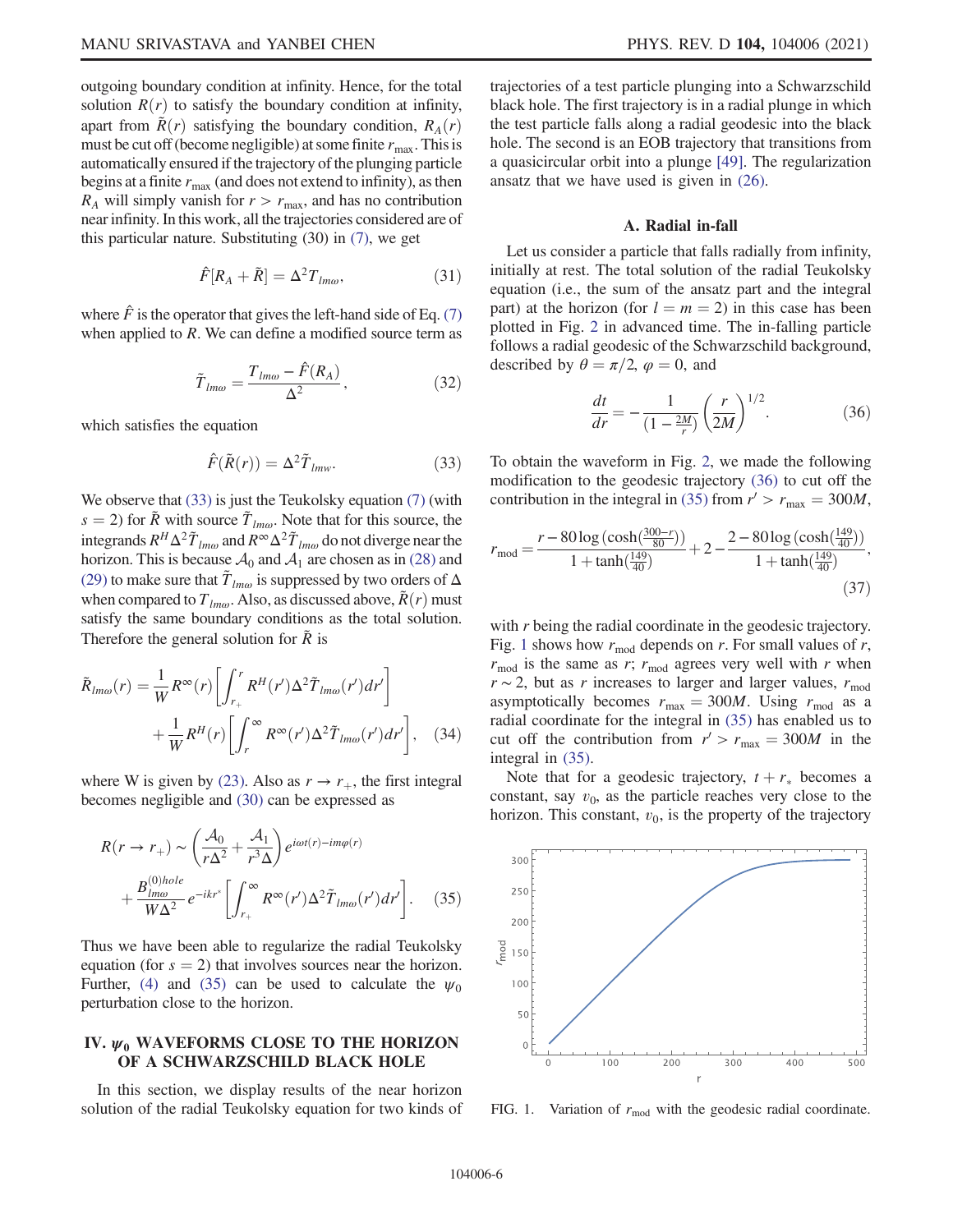<span id="page-6-0"></span>

FIG. 2.  $\psi_0$  waveform for radial in-fall trajectory. The time coordinate here is in advanced time, with  $t = 0$  corresponding to the plunge of the particle into the horizon.

and represents the location of the plunge, in advanced time, of the in-falling particle into the black hole horizon. In Fig. [2,](#page-6-0) and in subsequent Figs. [3](#page-7-1)–5, we have shifted the location of the plunge to zero on the horizontal axis. (In the frequency domain, this corresponds to pulling out a phase factor  $e^{i\omega v_0}$  from the total frequency-domain waveform.)

## B. Effective one-body quasicircular plunge

<span id="page-6-1"></span>In this section, we look at results for a more realistic and general trajectory of the in-falling particle. The trajectory we use is the EOB quasicircular plunge (decaying circular orbits) following the analysis in [\[49\]](#page-19-19). The trajectory is not exactly a geodesic because of the radiation reaction which causes the decay of the circular orbits. The parameters used to generate the EOB trajectory are: start point at  $r_0 = 15M$ . The other initial conditions have been fixed using adiabatic approximation conditions [\[49\]](#page-19-19). We have discussed results for trajectories with symmetric mass ratios of  $\eta = 0.1, 0.16$ , 0.22. The expression for  $\eta$  in terms of the masses ( $m_1$  and  $m<sub>2</sub>$ ) of the two merging objects is

$$
\eta = \frac{m_1 m_2}{(m_1 + m_2)^2}.
$$
\n(38)

The dimensionless EOB Hamiltonian [rescaled using the reduced mass  $(M_{\text{red}})$  of black hole and the test particle] used for the evolution of the trajectory is

$$
\hat{H}^{\text{improved}} = \frac{H_{\text{improved}}(\mathbf{r}, \mathbf{p})}{M_{\text{red}}} = \frac{1}{\eta} \sqrt{1 + 2\eta \left(\frac{H_{\text{eff}} - M_{\text{red}}}{M_{\text{red}}}\right)},
$$
\n(39)

where

$$
\frac{H_{\text{eff}}(\mathbf{r}, \mathbf{p})}{M_{\text{red}}} = \sqrt{F(r) \left[1 + \left(\frac{\mathbf{p}}{M_{\text{red}}}\right)^2 + (F(r) - 1) \left(\frac{\hat{\mathbf{r}} \cdot \mathbf{p}}{M_{\text{red}}}\right)^2\right]},
$$
\n(40)

and

$$
F(r) = 1 - \frac{2(M + \mu)}{r}.
$$
 (41)

We then use the following Hamilton equations to evolve the trajectory

$$
\frac{dr}{dt} = \frac{\partial \hat{H}^{\text{improved}}}{\partial p_r} (r, p_r, p_\varphi), \tag{42}
$$

$$
\frac{d\varphi}{d\hat{t}} \equiv \hat{\omega} = \frac{\partial \hat{H}^{\text{improved}}}{\partial p_{\varphi}}(r, p_r, p_{\varphi}),\tag{43}
$$

$$
\frac{dp_r}{dt} = -\frac{\partial \hat{H}^{\text{improved}}}{\partial r}(r, p_r, p_\varphi),\tag{44}
$$

$$
\frac{dp_{\varphi}}{d\hat{t}} = \hat{F}^{\varphi} [\hat{\omega}(r, p_r, p_{\varphi})],
$$
\n(45)

where  $\hat{F}^{\varphi}$  is the radiation reaction that causes the slow decay of the orbit. The procedure to calculate the radiation reaction is highlighted in [[50](#page-19-20)]. Note that  $\hat{t} = t/(M + \mu)$ ,  $\hat{\omega} = \omega(M + \mu)$ . In this case, we have implemented the same cutoff strategy, namely cutting off the source term T at  $r > r_{\text{max}}$  ( $r_{\text{max}}$  being different than the radial in-fall value), in a slightly different way, without having to modify the EOB trajectory. As we impose this cutoff on the full source term T, the ansatz part  $R_A$  and the integral part  $\tilde{T}_{lm\omega}$ will both be cut off at  $r>r_{\text{max}}$ . In our practical calculation though, the ansatz part will not be evaluated at locations away from the horizon; therefore, an explicit cutoff on  $R_A$  is not necessary. We will only need to use a window function when evaluating the integral part of [\(35\)](#page-5-2) to remove any contribution from  $r > r_{\text{max}}$  in  $\overline{T}_{lm\omega}$  [Eq. [\(32\)](#page-5-5)]. We specifically used a window of  $(1 - \tanh(2(r' - r_{max}))/M)/2$ . Such windowing also helped eliminate numerical errors that accumulate while integrating highly-oscillatory functions. Fig. [3](#page-7-1) contains the  $\psi_0$  waveforms (for  $l = m = 2$ ) corresponding to the test particle following an EOB quasicircular trajectory while plunging into the Schwarzschild black hole. The different rows are plots for trajectories with different mass ratios. The two columns in Fig. [3](#page-7-1) correspond to different distances ( $r_{\text{max}} = 10M$  and  $r_{\text{max}} = 7M$ ) at which the integral part of the solution was smoothly cut off. Note that to evaluate the  $\psi_0$  waveform at the horizon, the ansatz piece does not need to be evaluated at infinity, hence there is no windowing required for the ansatz contribution. We found almost no difference in the waveform in the relevant region (relevant advanced time interval) for the two cases with different cutoff radii. This can be seen by comparing the figures of the two columns in Fig. [3.](#page-7-1) This reinforces our opinion that the maximum contribution to the integral part in the waveform should come from the region close to horizon (justifying the use of windowing functions).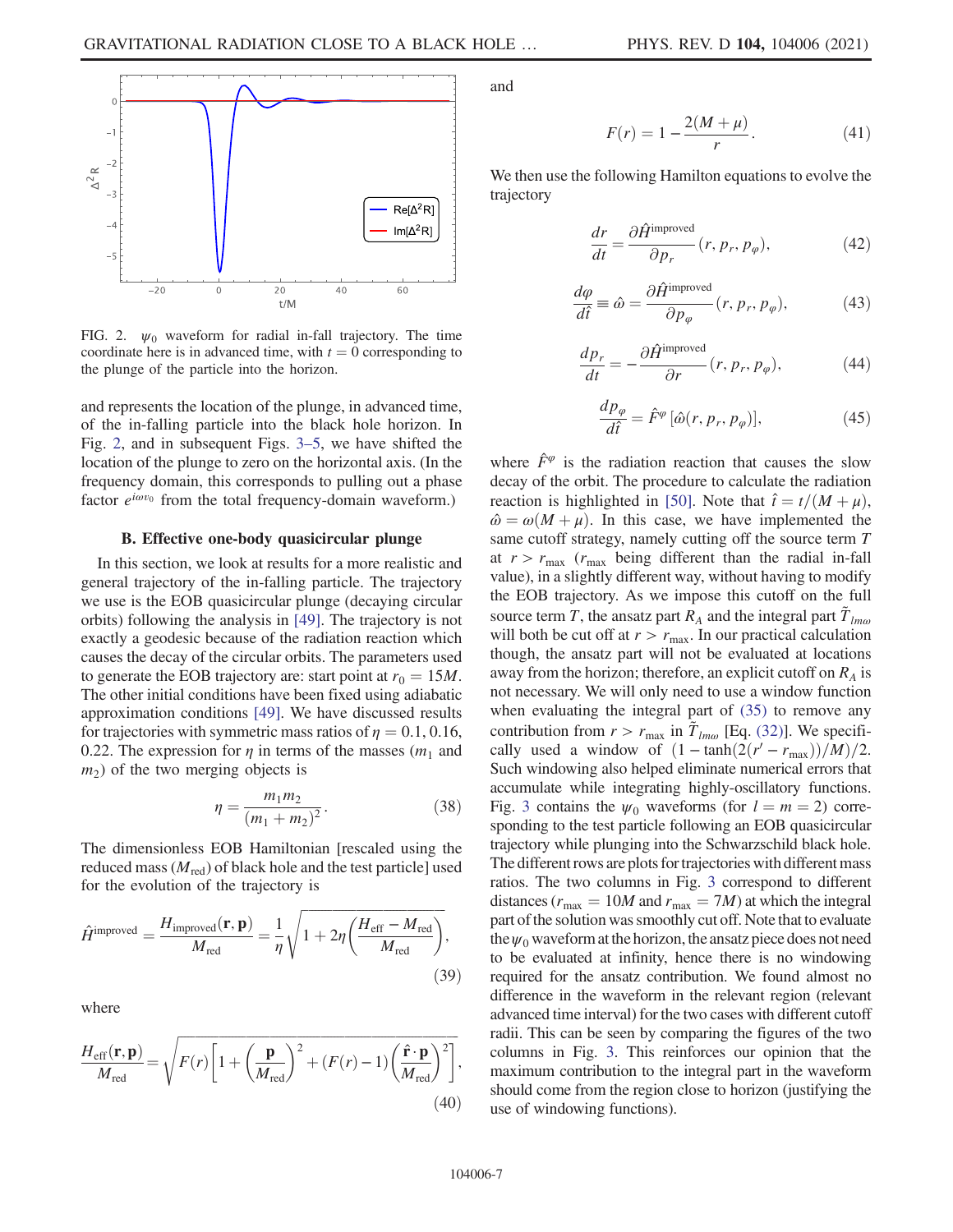<span id="page-7-1"></span>

FIG. 3.  $\psi_0$  Waveforms for EOB quasicircular trajectories. The time coordinate here is in advanced time, with  $t = 0$  corresponding to the plunge of the particle into the horizon. The top panel is for  $\eta = 0.1$ , the middle panel is for  $\eta = 0.16$ , and the bottom panel is for  $\eta = 0.22$  trajectories. [Right column: Trajectory cutoff at  $r_{\text{max}} = 7M$ ; Left column: Trajectory cutoff at  $r_{\text{max}} = 10M$ ].

# <span id="page-7-0"></span>V. COMPARING OUR  $\psi_0$  RESULTS WITH THOSE OBTAINED USING STAROBINSKY-TEUKOLSKY IDENTITIES

In this section we first highlight how  $\psi_4$  close to the horizon is related to the ingoing  $\psi_0$  at the horizon via the ST identity for a Kerr background. We then compare the  $\psi_0$ described in Sec. [IV](#page-5-0) to the  $\psi_0$  computed from  $\psi_4$  via the ST identity for the case of a Schwarzschild background.

## A.  $\psi_0$  Computation using the Starobinsky-Teukolsky identity

<span id="page-7-2"></span>We can find the in-going  $\psi_0$  from the  $\psi_4$  waveform at the horizon via the Starobinsky-Teukolsky identity

$$
Y_{lm\omega}^{\text{in}} = \sigma_{lm\omega} Z_{lm\omega}^{\text{in}},\tag{46}
$$

where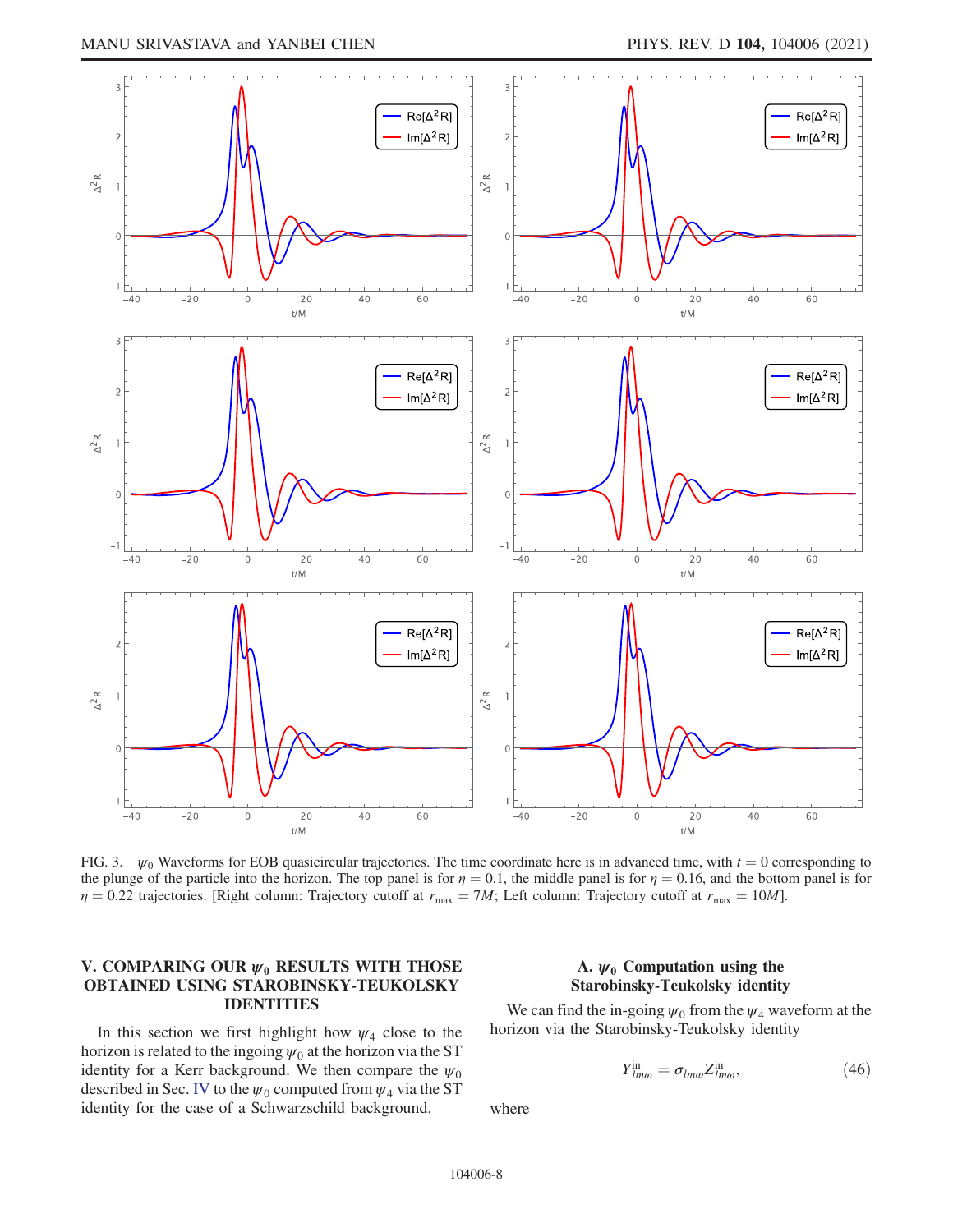$$
\sigma_{lm\omega} = \frac{64(2Mr_{+})^{4}ik(k^{2} + 4\epsilon^{2})(-ik + 4\epsilon)}{C_{lm\omega}}, \quad (47)
$$

<span id="page-8-2"></span>
$$
Y_{lm\omega}^{\text{in}} = R^{(0)\text{in}} \Delta^2 e^{ikr^*}, \qquad Z_{lm\omega}^{\text{in}} = R^{(4)\text{in}} \Delta^{-2} e^{ikr^*}. \quad (48)
$$

Note that  $R^{(0)$ in and  $R^{(4)$ in are the ingoing components of  $R^{(0)}$  and  $R^{(4)}$  respectively close to the horizon, where  $R^{(0)}$ and  $R^{(4)}$  are related to the full  $\psi_0$  and  $\psi_4$  waveforms and are defined in [\(A6\)](#page-12-2) and [\(A7\)](#page-12-3) respectively.  $C_{lm\omega}$  is the Starobinsky constant, given by

$$
|C_{lm\omega}|^2 = (Q^2 + 4a\omega m - 4a^2\omega^2)[(Q-2)^2 + 36a\omega m - 36a^2\omega^2] + (2Q - 1)(96a^2\omega^2 - 48a\omega m) + 144\omega^2(M^2 - a^2),
$$

$$
\text{Im}C_{lm\omega} = 12M\omega,
$$
  
\n
$$
\text{Re}C_{lm\omega} = +\sqrt{|C_{lm\omega}|^2 - (\text{Im}C_{lm\omega})^2},
$$
\n(49)

with  $Q = \mathcal{E}_{lm} + a^2 \omega^2 - 2a\omega m$ , where  $\mathcal{E}_{lm}$  is the spheroidal eigenvalue [\[47\]](#page-19-17). Note that to compute  $\psi_0$  at the horizon via the ST identity, we need the  $\psi_4$  waveform at the horizon. For the radial in-fall case in a Schwarzschild background, the  $\psi_4$  waveform expression can be found in [\[42\]](#page-19-13). For the EOB trajectory case, we use the general solution of the form [\(16\)](#page-3-3) which results in an expression of the following form (See [\[43\]](#page-19-14))

<span id="page-8-3"></span>
$$
Z_{lm\omega}^{\text{in}} = \frac{B_{lm\omega}^{(4)\text{hole}}\mu}{2i\omega B_{lm\omega}^{(4)\text{in}}D_{lm\omega}^{(0)\infty}} \int_{-\infty}^{\infty} dt e^{i\omega t - im\varphi(t)}
$$
  
 
$$
\times \left[ (A_{nn0} + A_{nm^*0} + A_{m^*m^*0}) R_{(4)}^{\infty} - (A_{nm^*0} + A_{m^*m^*1}) \frac{dR_{(4)}^{\infty}}{dr} + (A_{m^*m^*2}) \frac{d^2 R_{(4)}^{\infty}}{dr^2} \right].
$$
  
(50)

## B. Waveform comparison

In this subsection we present our results, comparing the  $\psi_0$  waveform [\(35\)](#page-5-2) close to the horizon computed directly from the Teukolsky equation with the  $\psi_0$  waveform computed from the  $\psi_4$  waveform via the ST identity. As it turns out, the waveforms obtained using the two approaches are quite different from each other. Figure [4](#page-8-1) shows the  $\psi_0$  waveforms (for  $l = m = 2$ ) computed using these two different approaches for the radial in-fall trajectory in Schwarzschild background. The superscript "ST" in the legends implies that the corresponding waveform is computed using the ST identity. The other legend without the superscript corresponds to the waveform directly computed from the Teukolsky equation. It is quite clear that the two approaches predict very different  $\psi_0$  waveforms towards the horizon. A similar result is seen for the

<span id="page-8-1"></span>

FIG. 4.  $\psi_0$  waveform comparison for radial in-fall trajectory. The time coordinate here is advanced time, with  $t = 0$  corresponding to the plunge of the particle into the horizon.

EOB trajectory case. Figure [5](#page-9-0) highlights the differences in the real and imaginary parts of the  $\psi_0$  waveform (for  $l = m = 2$ ) computed using the two approaches for EOB trajectories of the in-falling particle. Once again, the predictions of the two approaches are very different.

Our results in this section indicate that using the Starobinsky-Teukolsky identity on  $\psi_4$  is not equivalent to computing  $\psi_0$  directly from the Teukolsky equation. This is mainly due to the fact that the Staorbinsky-Teukolsky identity holds only for vacuum spacetimes in black hole backgrounds. With a particle plunging into the black hole, the spacetime in the near-horizon region is no longer a vacuum and the predictions of the Starobinky-Teukolsky identity are no longer valid—although during the inspiral, the particle is far away from the horizon and one would still expect the Starobinsky-Teukolsky identity to hold. Thus, the right way to compute the  $\psi_0$  waveform, during the plunge, is to begin with the Teukolsky equation and compute its solution employing a relevant regularization scheme as done in Sec. [IV.](#page-5-0)

#### <span id="page-8-0"></span>VI. COMPARISON OF ECHO WAVEFORMS

In several works [[10](#page-18-4)–[13\]](#page-18-5), echoes in outgoing  $\psi_4$  waveforms are computed with the aid of  $\psi_0$  waveforms at the horizon computed via the Starobinksy-Teukolsky identity. This is mainly done due to two obstacles; the unavailability of the explicit source term for the  $\psi_0$  Teukolsky equation and the convergence issues of solutions of the Teukolsky equation. In this paper, we have derived the explicit  $\psi_0$ source term and have suggested a regularization scheme to get convergent solutions of the Teukolsky equation, thus overcoming both of the difficulties. Hence, we can now compute the outgoing  $\psi_4$  echoes at infinity using the correct horizon  $\psi_0$  waveform. In the subsequent sections we will do some comparative analysis of such echoes in the Schwarzschild background.

In Ref. [[40\]](#page-19-11), the boundary condition for gravitational waves near the ECO surface was formulated as a relation between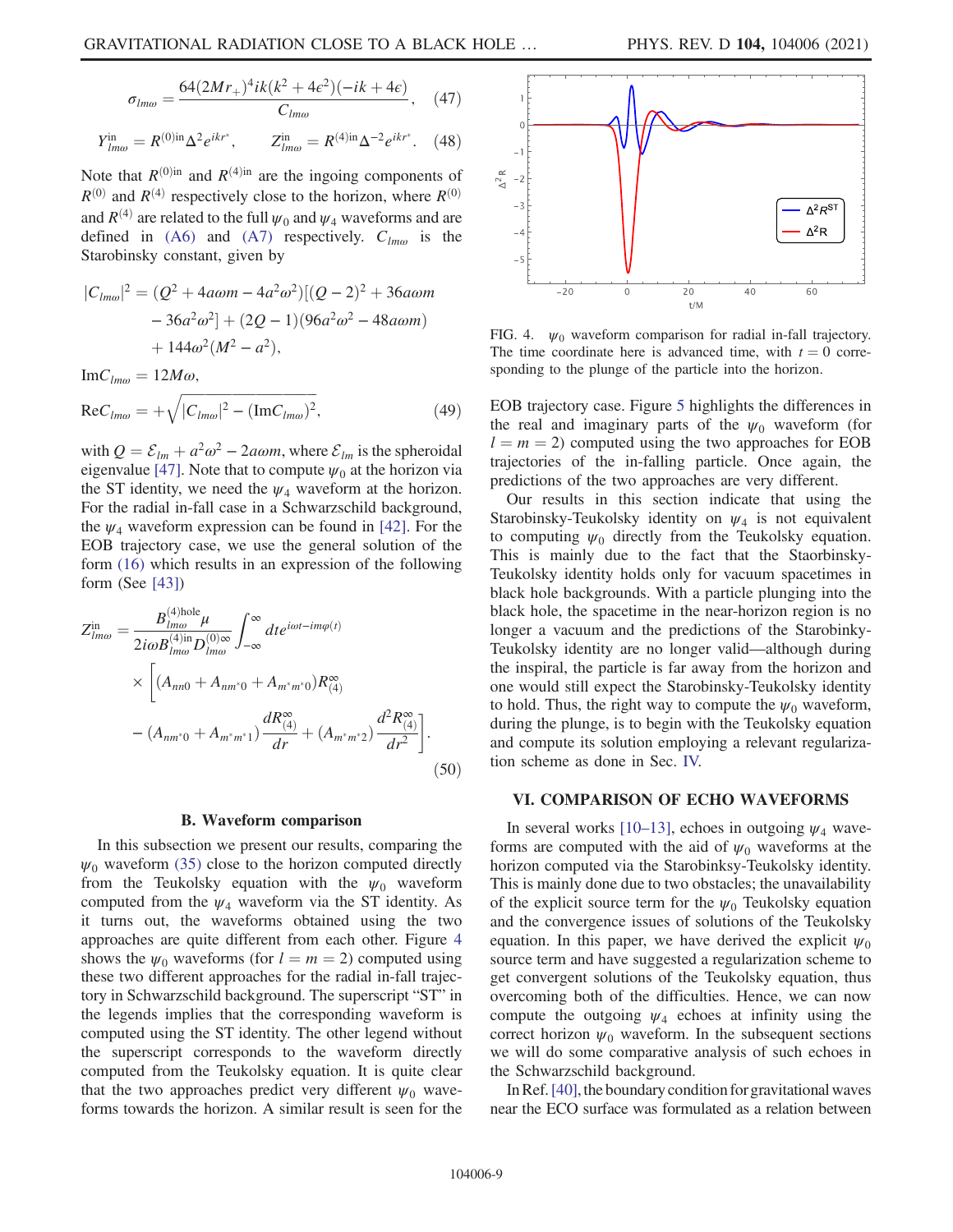<span id="page-9-0"></span>

FIG. 5.  $\psi_0$  waveform comparison for EOB quasicircular trajectories. The time coordinate here is advanced time, with  $t = 0$ corresponding to the plunge of the particle into the horizon. The left column contains the real part comparisons while the right column contains the imaginary part comparisons. The top panel is for  $\eta = 0.1$ , the middle panel is for  $\eta = 0.16$ , and the bottom panel is for  $\eta = 0.22$  trajectories.

<span id="page-9-1"></span>ingoing  $\psi_0$  and outgoing  $\psi_4$  in that region; both are directly connected to the tidal fields experienced by zero angular momentum, near-horizon fiducial observers staying at constant redshift (with respect to infinity) in Kerr spacetime. More specifically, the first (also the most dominant) echo waveform in the outgoing  $\psi_4$  can be expressed as [[10\]](#page-18-4)

$$
Z_{\ell m \omega}^{\infty \in \text{Cho}} = \mathcal{R}_{\ell m \omega}^{\text{ECO}} \mathcal{J}_{\ell m \omega} Y_{\ell m \omega}^{\text{in}}, \tag{51}
$$

where

$$
\mathcal{J}_{\ell m\omega} = \frac{(-1)^{m+1}}{4} \frac{D_{\ell m\omega}^{(4)\infty}}{D_{\ell m\omega}^{(4)\text{out}}},\tag{52}
$$

where  $D_{\ell m\omega}^{(4)\infty}$  and  $D_{\ell m\omega}^{(4) \text{out}}$  are defined in Eq. [\(21\).](#page-3-5) Here  $Z_{\ell m\omega}^{\infty}$  are components of outgoing  $\psi_4$  at infinity, while  $Y_{\ell m\omega}^{\text{in}}$ , defined in Eq. [\(48\),](#page-8-2) are components of  $\psi_0$  on the horizon.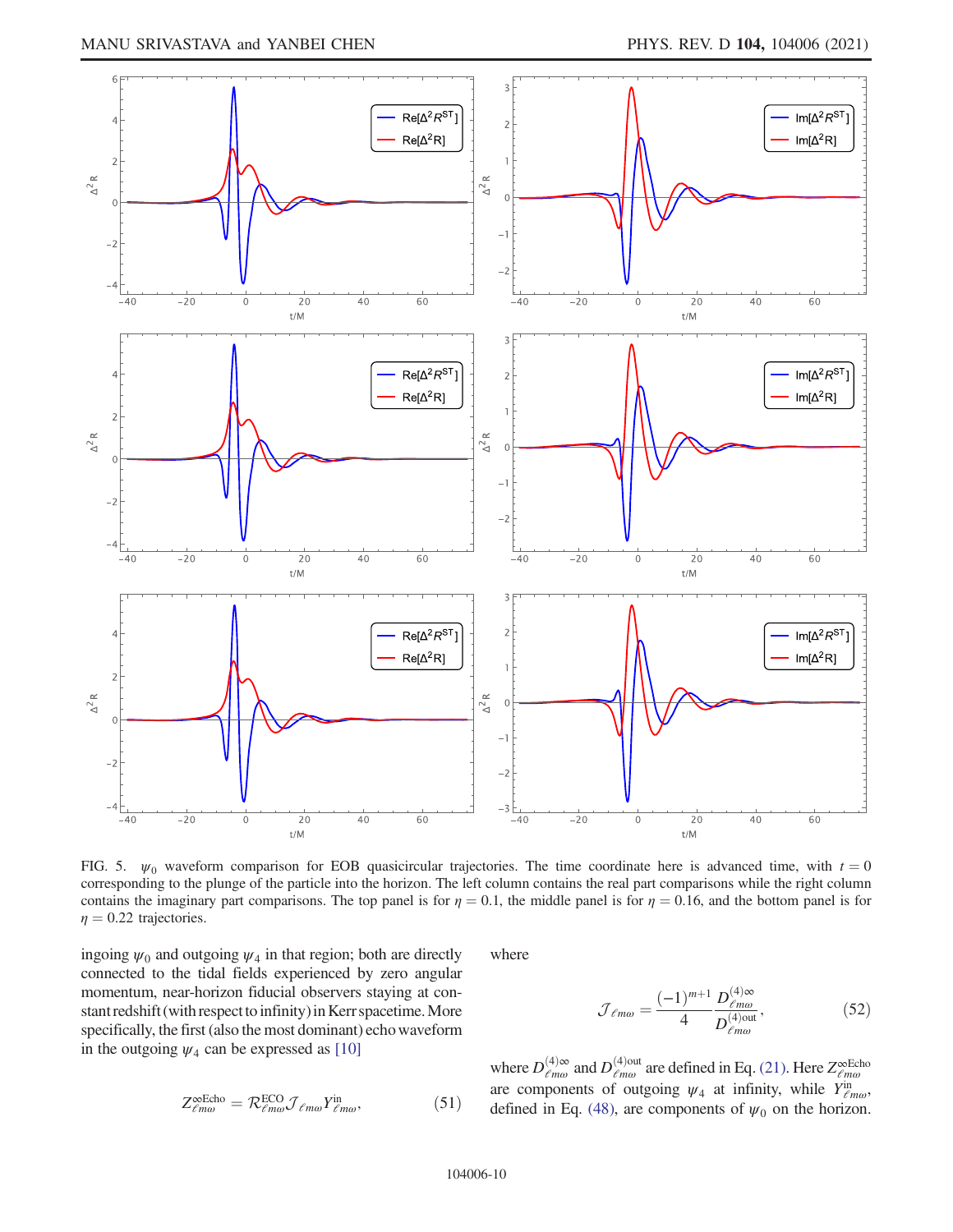<span id="page-10-0"></span>

FIG. 6.  $\psi_4$  waveform at infinity for EOB trajectory. The left figure is for  $\eta = 0.1$ , the middle figure is for  $\eta = 0.16$ , and the right figure is for  $\eta = 0.22$ .

<span id="page-10-1"></span>

FIG. 7. Outgoing echo comparison ( $\tilde{\gamma}/M = 10^{-6}$ ) for EOB quasicircular trajectories. The left column contains the real part comparisons while the right column contains the imaginary part comparisons. The top panel is for  $\eta = 0.1$ , the middle panel is for  $\eta = 0.16$ , and the bottom panel is for  $\eta = 0.22$ .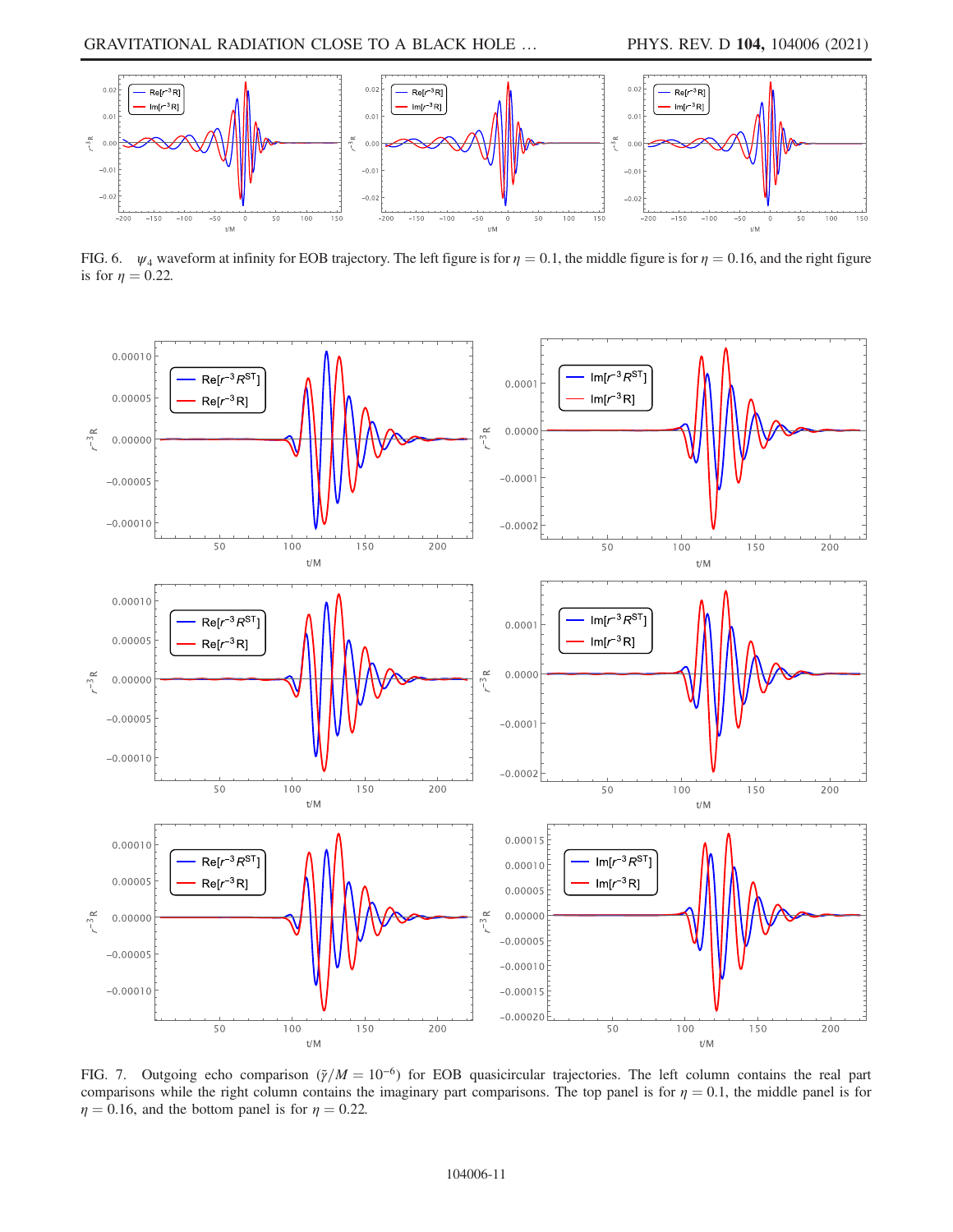The quantity  $\mathcal{R}_{\ell m\omega}^{\text{ECO}}$  is the reflectivity directly associated with the tidal response of the ECO [\[40\]](#page-19-11), and is modeled in several ways [\[11,](#page-18-6)[51](#page-19-21)]. In this work, we use the Boltzmann reflectivity model [[11](#page-18-6)[,51\]](#page-19-21) which is given by

$$
\mathcal{R}^{\text{ECO}}_{\ell m \omega} = \mathcal{R}^B_{\ell m \omega} = \exp\left(-\frac{|k|}{2T_H}\right) \exp\left[-i\frac{k}{\pi T_H} \log(\tilde{\gamma}|k|)\right],\tag{53}
$$

where  $T_H$  is the Hawking temperature of the Kerr black hole, and k is defined in [\(22\).](#page-3-6) The quantity  $\tilde{\gamma}$  is a free parameter of the model that determines the separation between the main wave and the echo. Note that  $T_H = 1/(8\pi M)$  and  $k = \omega$  for a Schwarzschild black hole.

In this section we computed the first echo in the  $\psi_4$ waveform at infinity in two ways. In the first way, we use the ingoing  $\psi_0$  waveform at the horizon,  $Y_{\ell m\omega}^{\text{in}}$ , computed directly from the Teukolsky equation as in [\(35\)](#page-5-2); insert it into Eq. [\(51\)](#page-9-1) to obtain the first echo at infinity. In the second way, we first obtain the  $\psi_0$  waveform at horizon,  $Y_{\ell m\omega}^{\text{in}}$ , by applying the Starobinsky-Teukolsky [\(46\)](#page-7-2) to the  $\psi_4$  waveform at horizon,  $Z_{\ell m\omega}^{\text{in}}$ , and then insert  $Y_{\ell m\omega}^{\text{in}}$  into Eq. [\(51\)](#page-9-1). The latter approach is more commonly followed in literature [\[10](#page-18-4)–[13\]](#page-18-5).

We use the same EOB trajectories for the particle plunging in to the black holes as in Sec. [IV B.](#page-6-1) Figure [6](#page-10-0) contains the waveforms of the main outgoing  $\psi_4$  wave (for  $l = m = 2$ ) at infinity [given in Eq. [\(50\)](#page-8-3)] for the three different trajectories considered in this paper. The echo in Eq. [\(51\)](#page-9-1) adds to this main wave [\(48\)](#page-8-2) to give the total  $\psi_4$ waveform. The comparative plots for the first echoes (for  $l = m = 2$ ) computed using  $\psi_0$  calculated directly from the Teukolsky equation and using  $\psi_4$  with the ST identity are illustrated in Fig. [7](#page-10-1). The "ST" in the superscript corresponds to the use of Starobinsky-Teukolsky identity. It is evident that although the echoes are qualitatively similar, there are significant quantitative differences between the two. We believe the first way of using  $\psi_0$  computed directly from the Teukolsky equation is the correct way of computing echoes. As discussed in Sec. [V,](#page-7-0) this is because the Starobinsky-Teukolsky identity holds for vacuum spacetimes, and a particle plunging in the black hole background makes the spacetime nonvacuum.

Our results also suggest that the echoes calculated using the  $\psi_0$  waveforms computed directly from the Teukolsky equation are slightly stronger than the ones calculated using  $\psi_4$  waveform and the ST identity. For a quantitative analysis, let

$$
\chi = \frac{\sqrt{\int |Z^{\infty}_{\ell m\omega}|^2 dt}}{\sqrt{\int |Z^{\infty}_{\ell m\omega}|^2 dt}},
$$
\n(54)

where the numerator in the above definition has the echo waveform calculated using  $\psi_0$  waveform directly from the Teukolsky equation while the denominator has the echo waveform calculated employing Starobinsky-Teukolsky <span id="page-11-0"></span>identity. For the three different trajectories, we get the following values of  $\chi$ 

$$
\chi(\eta = 0.10) = 1.40222,
$$
  
\n
$$
\chi(\eta = 0.16) = 1.43018,
$$
  
\n
$$
\chi(\eta = 0.22) = 1.44997.
$$
\n(55)

This indicates that the echoes obtained using the  $\psi_0$ waveform directly computed from the Teukolsky equation are stronger than those whose computation are involved the ST identity. Equation [\(55\)](#page-11-0) also indicates a trend that echoes computed using  $\psi_0$  directly computed from the Teukolsky equation become stronger and stronger in comparison to the echoes computed using  $\psi_4$  and the ST identity with increasing values of  $\eta$ .

## VII. DISCUSSIONS AND CONCLUSIONS

In this paper we computed the source term of the  $\psi_0$ Teukolsky equation explicitly in terms of the trajectory parameters for a point particle plunging into a Kerr black hole. An analytic expression for the  $\psi_0$  source term enables us to compute the  $\psi_0$  waveform directly from Teukolsky equation. We also proposed a regularization scheme to handle the divergences appearing in the integrals of Teukolsky equation solutions for the  $\psi_0$  sector.

We computed the  $\psi_0$  waveform close to the horizon due to a particle plunging into a Schwarzschild black hole via different trajectories, including a purely radial in-fall and other quasicircular trajectories. We also computed the first echoes in the outgoing  $\psi_4$  waveform employing the directly computed  $\psi_0$  waveforms. We have explicitly shown that, for a particle plunging into a Schwarzschild black hole, there are significant quantitative differences in the  $\psi_0$ waveforms (and corresponding  $\psi_4$  echoes) when computed directly from the Teukolsky equation compared to when they are computed employing the Starobinsky-Teukolsky identity on  $\psi_4$ . We believe using the Teukolsky equation directly to compute these waveforms is the more accurate way in nonvacuum spacetimes, for example, in the scenario of a particle plunging into the horizon. Our calculation is not required when the particle stays far away from the horizon; for example, when studying tidal interactions between binary black holes during the inspiral stage. Note that the derivation of the source term as well as the proposition of the regularization scheme have been done for a general arbitrarily rotating Kerr black hole. But for numerical simplicity, the numerical computation of waveforms and echoes has been done for a Schwarzschild background. We aim to extend the computational analysis to the case of a Kerr background in a future publication.

### ACKNOWLEDGMENTS

The authors thank Baoyi Chen, Sizheng Ma, and Qingwen Wang for valuable inputs and discussions. We are especially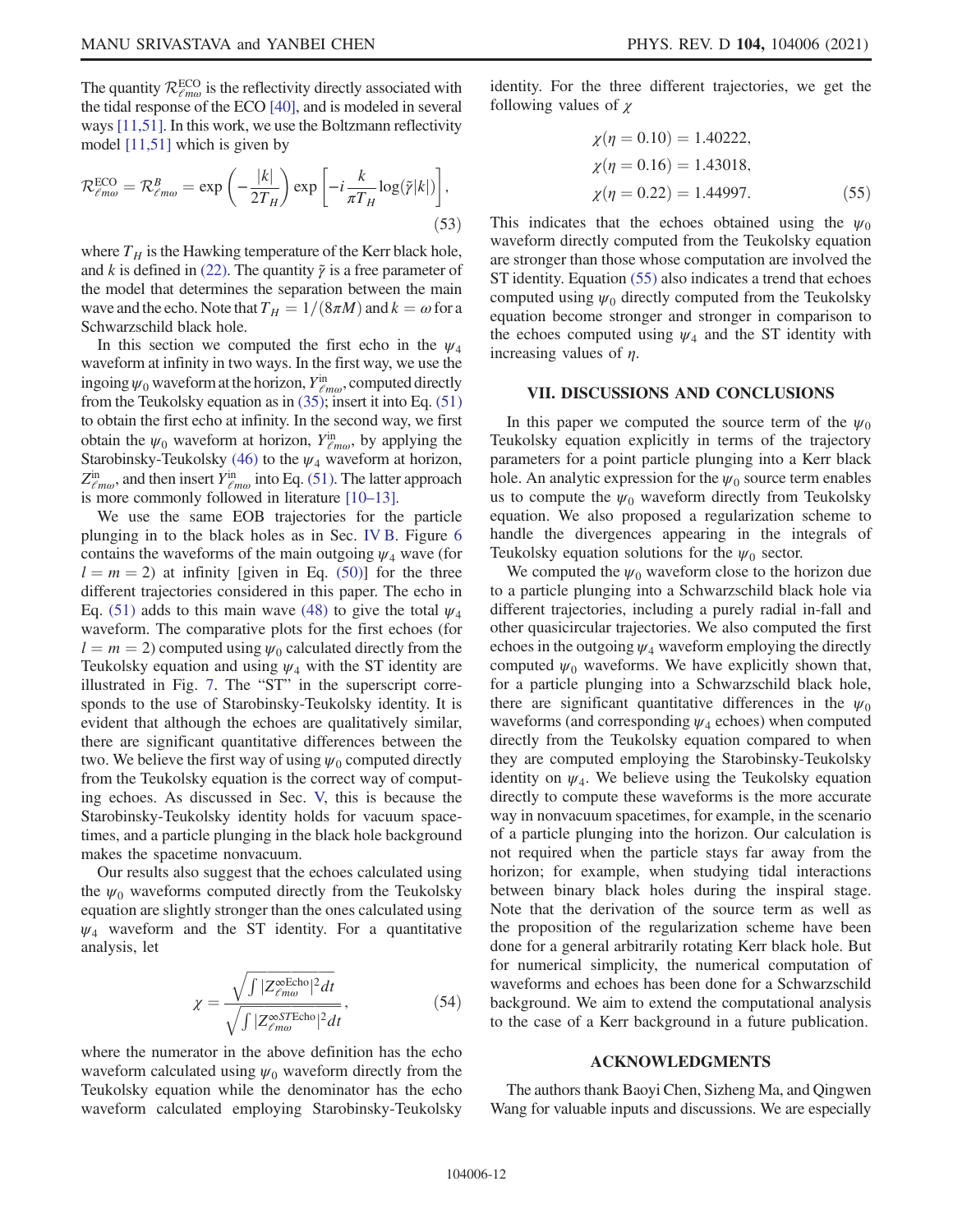grateful to Shuo Xin for his help. This work is part of the Dual Degree Thesis project of M. S. We thank S. Shankaranarayanan for his constant support during the project. Y. C. is supported by the Simons Foundation (Grant No. 568762) and the National Science Foundation (Grants No. PHY–2011968, No. PHY–2011961, and No. PHY–1836809).

# APPENDIX: CALCULATING THE SOURCE TERM

We would like to calculate the source terms for the radial inhomogeneous Teukolsky Equation for  $\psi_0^B$ . Similar source term for  $\psi_4^B$  is available in the literature [\[43\]](#page-19-14). The decoupled equations for the Weyl scalar perturbations are [\[34\]](#page-19-5)

$$
[(D - 3\epsilon + \epsilon^* - 4\rho - \rho^*)(\bar{\Delta} - 4\gamma + \mu) - (\delta + \pi^* - \alpha^* - 3\beta - 4\tau)(\delta^* + \pi - 4\alpha) - 3\psi_2]\psi_0^B = 4\pi T_0,
$$
 (A1)

<span id="page-12-9"></span>where

$$
T_0 = (\delta + \pi^* - \alpha^* - 3\beta - 4\tau)[(D - 2\epsilon - 2\rho^*)T_{lm}^B - (\delta + \pi^* - 2\alpha^* - 2\beta)T_{ll}^B] + (D - 3\epsilon + \epsilon^* - 4\rho - \rho^*)[(\delta + 2\pi^* - 2\beta)T_{lm}^B - (D - 2\epsilon + 2\epsilon^* - \rho^*)T_{mm}^B],
$$
\n(A2)

and

$$
[(\bar{\Delta} + 3\gamma - \gamma^* + 4\mu + \mu^*)(D + 4\epsilon - \rho) - (\delta^* - \tau^* + \beta^* + 3\alpha + 4\pi)(\delta - \tau + 4\beta) - 3\psi_2]\psi_4^B = 4\pi T_4,
$$
 (A3)

<span id="page-12-8"></span>where

$$
T_4 = (\bar{\mathbf{\Delta}} + 3\gamma - \gamma^* + 4\mu + \mu^*)[(\delta^* - 2\tau^* + 2\alpha)T_{nm*}^B - (\bar{\mathbf{\Delta}} + 2\gamma - 2\gamma^* + \mu^*)T_{m*}^B] + (\delta^* - \tau^* + \beta^* + 3\alpha + 4\pi)[(\bar{\mathbf{\Delta}} + 2\gamma + 2\mu^*)T_{nm*}^B - (\delta^* - \tau^* + 2\beta^* + 2\alpha)T_{nn}^B].
$$
\n(A4)

<span id="page-12-5"></span>When we separate the decoupled equations into a radial and angular equations, the solutions of the angular equation are spin-weighted spheroidal harmonics  $sS_{lm}(\theta)$ . To get the source term for the radial equation we write

$$
4\pi \Sigma T = \int d\omega \sum_{l,m} T_{lm\omega}(r)_{s} S_{l}^{m}(\theta) e^{im\varphi} e^{-i\omega t}, \quad (A5)
$$

<span id="page-12-2"></span>
$$
\psi_0^B = \int d\omega \sum_{l,m} R^{(0)}(r)_2 S_{lm}(\theta) e^{im\varphi} e^{-i\omega t}, \quad (A6)
$$

<span id="page-12-3"></span>
$$
\psi_4^B = \rho^4 \int d\omega \sum_{l,m} R^{(4)}(r)_{(-2)} S_{lm}(\theta) e^{im\varphi} e^{-i\omega t}.
$$
 (A7)

We know T [related to  $T_0$  and  $T_4$  in [\(A12\)](#page-12-4)], from which we need to find the form of  $T_{lm\omega}(r)$  using [\(A5\)](#page-12-5).

### 1. Orthogonality relations and normalization

<span id="page-12-6"></span>Following [\[52\]](#page-19-22), the spin weighted spheroidal harmonics are normalized as

$$
\int_0^\pi s S_{lm}^2(\theta) \sin \theta d\theta = 1.
$$
 (A8)

<span id="page-12-0"></span>So the orthogonality relation considered is

$$
\int_{S^2s} S_{lm} e^{im\varphi} ({}_{s} S_{l'm'}) e^{-im'\varphi} d\Omega = 2\pi \delta_{ll'} \delta_{mm'}.
$$
 (A9)

<span id="page-12-1"></span>The  $2\pi$  in the right-hand side is required to satisfy the normalization [\(A8\).](#page-12-6) The other relation to be used is the Dirac-delta definition

$$
\delta(x - \alpha) = \frac{1}{2\pi} \int_{-\infty}^{\infty} e^{it(x - \alpha)} dt.
$$
 (A10)

## 2. General expression for  $T_{lm\omega}(r)$

Using the orthogonality relations with [\(5\)](#page-2-2), we get

<span id="page-12-4"></span>
$$
T_{\ell m\omega} = 4 \int d\Omega dt \rho^{-1} \rho^{*-1} \left(\frac{T}{2}\right) e^{-im\varphi + i\omega t} \frac{sS_{\ell m}^{\alpha\omega}}{2\pi}, \quad \text{(A11)}
$$

<span id="page-12-10"></span>where

$$
T = 2T_0
$$
, for  $s = 2$   
\n $T = 2\rho^{-4}T_4$ , for  $s = -2$ . (A12)

<span id="page-12-11"></span><span id="page-12-7"></span>This gives

$$
T_{\ell m\omega}^{(4)} = 4 \int d\Omega dt \rho^{-5} \rho^{*-1}(T_4) e^{-im\varphi + i\omega t} \frac{-2S_{\ell m}^{a\omega}}{2\pi}, \quad (A13)
$$

$$
T^{(0)}_{\ell m\omega} = 4 \int d\Omega dt \rho^{-1} \rho^{*-1}(T_0) e^{-im\varphi + i\omega t} \frac{2S_{\ell m}^{\alpha\omega}}{2\pi}.
$$
 (A14)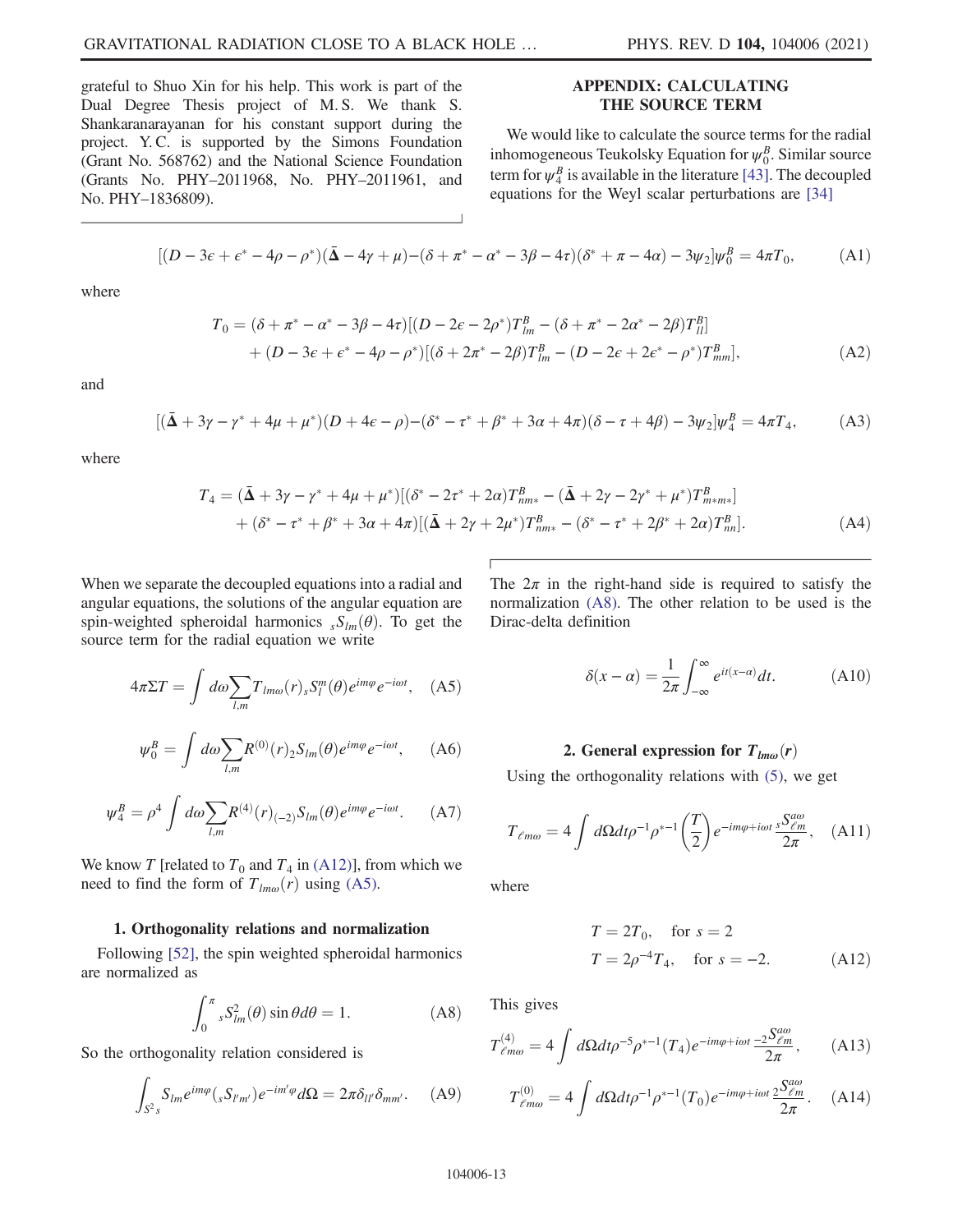# 3. Some definitions and algebraic tricks

<span id="page-13-0"></span>The Boyer-Lindquist form of the Kerr metric is

$$
ds^{2} = (1 - 2Mr/\Sigma)dt^{2} + (4Mar\sin^{2}(\theta)/\Sigma)dtd\varphi - (\Sigma/\Delta)dr^{2} - \Sigma d\theta^{2}
$$

$$
-\sin^{2}(\theta)(r^{2} + a^{2} + 2Ma^{2}r\sin^{2}(\theta)/\Sigma)d\varphi^{2}.
$$
(A15)

<span id="page-13-1"></span>The NP tetrad basis chosen for this metric is

$$
l^{\mu} = [(r^2 + a^2)/\Delta, 1, 0, a/\Delta], \qquad n^{\mu} = [r^2 + a^2, -\Delta, 0, a]/(2\Sigma),
$$
  
\n
$$
m^{\mu} = [ia \sin \theta, 0, 1, i/\sin \theta]/[2^{1/2}(r + ia \cos \theta)],
$$
\n(A16)

$$
l_{\mu} = \left[1, -\left(\frac{\Sigma}{\Delta}\right), 0, -a\sin^{2}\theta\right], \qquad n_{\mu} = [\Delta, \Sigma, 0, -a\Delta\sin^{2}\theta]/(2\Sigma),
$$
  

$$
m_{\mu} = [ia\sin\theta, 0, -\Sigma, -i(r^{2} + a^{2})\sin\theta]/[2^{1/2}(r + ia\cos\theta)],
$$
(A17)

with the nonzero spin coefficients being

$$
\rho = -1/(r - ia \cos \theta), \qquad \beta = -\rho^* \cot \theta/(2\sqrt{2}), \qquad \pi = ia\rho^2 \sin \theta/\sqrt{2},
$$
  
\n
$$
\tau = -ia\rho\rho^* \sin \theta/\sqrt{2}, \qquad \mu = \rho^2\rho^* \Delta/2, \qquad \gamma = \mu + \rho\rho^* (r - M)/2,
$$
  
\n
$$
\alpha = \pi - \beta^*.
$$
\n(A18)

The directional derivatives are given by

$$
D = l^{\mu} \partial_{\mu}, \qquad \bar{\Delta} = n^{\mu} \partial_{\mu}, \qquad \delta = m^{\mu} \partial_{\mu}.
$$
 (A19)

The only nonzero Weyl Scalar for the Kerr metric is

$$
\psi_2 = M \rho^3,\tag{A20}
$$

while the other four Weyl scalars are zero. Here we have used the notation

$$
\Sigma = r^2 + a^2 \cos^2 \theta = \rho^{-1} \rho^{*-1},\tag{A21}
$$

$$
\Delta = r^2 + a^2 - 2Mr.\tag{A22}
$$

We also define the following differential operators

$$
\mathcal{L}_n = \partial_\theta + \frac{m}{\sin \theta} - a\,\omega\,\sin \theta + n\cot \theta,\tag{A23}
$$

$$
\mathcal{L}_n^{\dagger} = \mathcal{L}_n(-\omega, -m),\tag{A24}
$$

$$
\mathscr{D} = \partial_r - iK/\Delta, \tag{A25}
$$

$$
\mathcal{D}^{\dagger} = \mathcal{D}(-\omega, -m) = \partial_r + iK/\Delta.
$$
 (A26)

Now some of the algebraic tricks with these differential operators that are useful in calculating the form of  $T_{lmw}$  are

$$
[\mathcal{L}_i + i a \sin \theta (n \rho^* - m \rho)] \zeta = (\rho^*)^n \rho^m \mathcal{L}_i[(\rho^*)^{-n} \rho^{-m} \zeta],
$$
\n(A27)

$$
\Delta^{-j}\rho^{-m}(\rho^*)^{-n}\mathscr{D}(\Delta^j\rho^m(\rho^*)^n\zeta) = \left[\mathscr{D} + m\rho + n\rho^* + \frac{2j(r-M)}{\Delta}\right]\zeta,\tag{A28}
$$

$$
\mathcal{L}_n\left(\frac{\zeta}{\sin\theta}\right) = \frac{\mathcal{L}_{n-1}(\zeta)}{\sin\theta}.
$$
 (A29)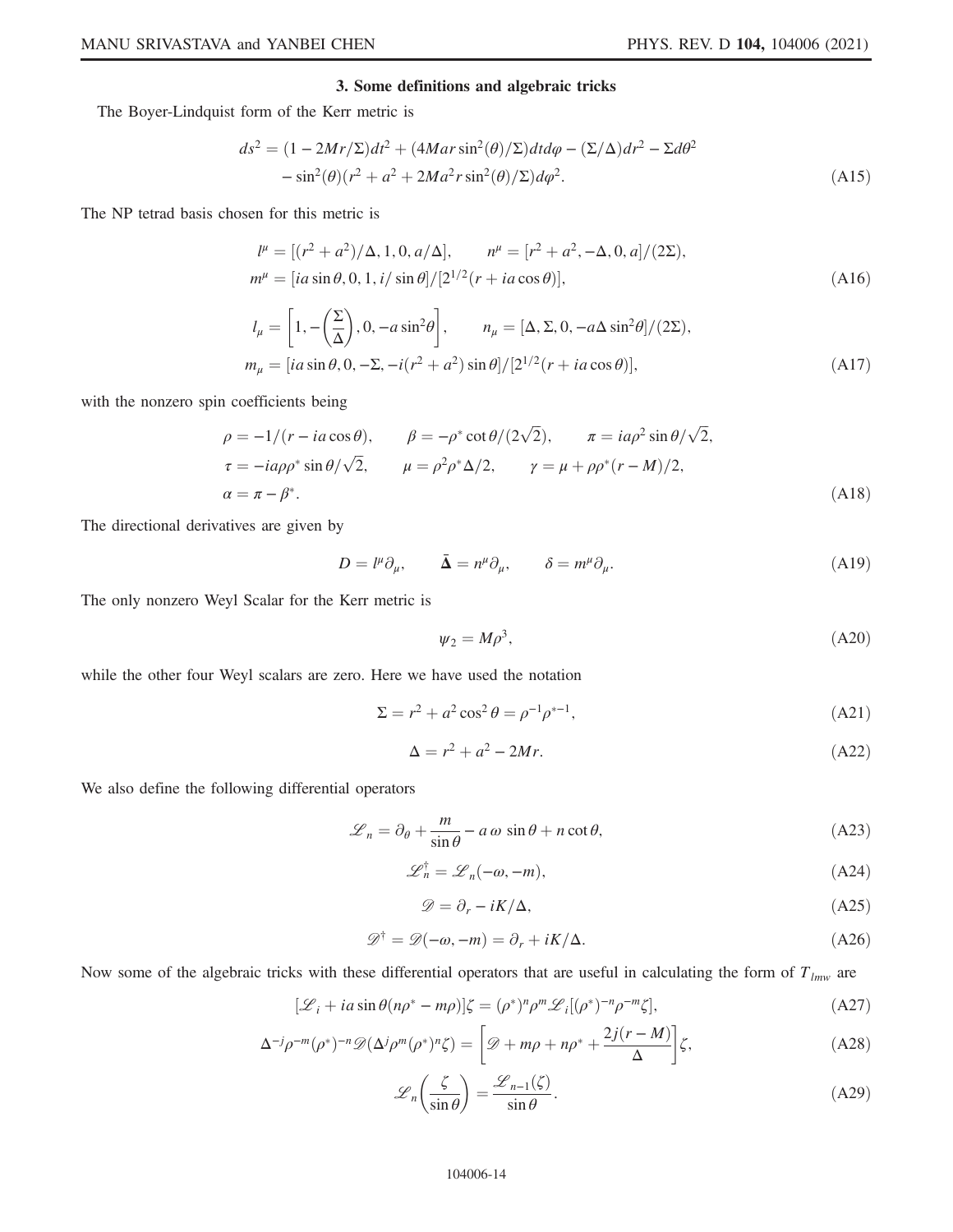Note that the above three equations are valid even for  $\mathscr{L}^{\dagger}$  and  $\mathscr{D}^{\dagger}$ . And finally an integration by parts identity when  $\zeta_1$ vanishes fast enough near  $\theta = 0$  and  $\theta = \pi$ ,

$$
\int_0^{\pi} d\theta \zeta_1 \mathcal{L}_n(\zeta_2) = -\int_0^{\pi} d\theta \zeta_2 \mathcal{L}_{-n}^{\dagger}(\zeta_1). \tag{A30}
$$

# 4. Form of  $T_4$  and  $T_0$  in the metric

<span id="page-14-3"></span>Using the equations, definitions, and tricks mentioned in section [A 3,](#page-12-7) we can write  $T_4$  given by equation [\(A4\)](#page-12-8) as

$$
T_4 = -\frac{1}{2}\rho^8 \rho^* \mathcal{L}_{-1}[\rho^{-4} \mathcal{L}_0(\rho^{-2} \rho^{*-1} T_{nn}^B)] + \frac{1}{2\sqrt{2}}\rho^8 \rho^* \Delta^2 \mathcal{L}_{-1}[\rho^{-4} \rho^{*2} \mathcal{D}^\dagger(\rho^{-2} \rho^{*-2} \Delta^{-1} T_{m^*n}^B)]
$$
  

$$
-\frac{1}{4}\rho^8 \rho^* \Delta^2 \mathcal{D}^\dagger[\rho^{-4} \mathcal{D}^\dagger(\rho^{-2} \rho^* T_{m^*m^*}^B)] + \frac{1}{2\sqrt{2}}\rho^8 \rho^* \Delta^2 \mathcal{D}^\dagger[\rho^{-4} \rho^{*2} \Delta^{-1} \mathcal{L}_{-1}(\rho^{-2} \rho^{*-2} T_{m^*n}^B)].
$$
 (A31)

<span id="page-14-4"></span>The sign difference in two terms (with prefactors  $\frac{1}{2\sqrt{2}}$ ) when compared with equation (2.15) of [\[43\]](#page-19-14) is due to different sign in the definition of  $\rho$ . Now using the equations, definitions, and tricks mentioned in section [A 3](#page-12-7), we can write  $T_0$  given by equation [\(A2\)](#page-12-9) as

$$
T_0 = -\frac{1}{2}\rho^4\rho^* \mathcal{L}_{-1}^{\dagger}[\rho^{-4} \mathcal{L}_0^{\dagger}(\rho^* T_{ll}^B)] - \frac{1}{\sqrt{2}}\rho^4\rho^* \mathcal{L}_{-1}^{\dagger}[\rho^{-4}\rho^{*2} \mathcal{D}(\rho^{*-2} T_{lm}^B)]
$$
  

$$
-\rho^4\rho^* \mathcal{D}[\rho^{-4} \mathcal{D}(\rho^{*-1} T_{mm}^B)] - \frac{1}{\sqrt{2}}\rho^4\rho^* \mathcal{D}[\rho^{-4}\rho^{*2} \mathcal{L}_{-1}^{\dagger}(\rho^{*-2} T_{lm}^B)].
$$
 (A32)

## 5. Stress-energy tensor components

<span id="page-14-0"></span>The perturbation stress-energy tensor is due to a test particle of mass  $\mu$  moving with four velocity  $u^{\alpha}$  in the black hole spacetime. Let x' be an event in spacetime and  $x(\tau)$  be the test particle's world line, i.e., the geodesic along which the particle is moving. The stress-energy tensor is given by ( $\tau$  is the proper time along the geodesic) [\[42\]](#page-19-13)

$$
T^{\alpha\beta}(x') = \mu \int d\tau \, u^{\alpha} u^{\beta} \delta[x' - x(\tau)], \tag{A33}
$$

where the delta function is normalized as

$$
\int \delta^4(x)\sqrt{-g}d^4x = 1,\tag{A34}
$$

where

$$
g = -\Sigma^2 \sin^2 \theta. \tag{A35}
$$

Therefore the delta function can be written as

$$
\delta^4(x'-x(\tau)) = \frac{\delta(r'-r(\tau))\delta(\theta'-\theta(\tau))\delta(\varphi'-\varphi(\tau))\delta(t'-t(\tau))}{\Sigma \sin \theta},\tag{A36}
$$

<span id="page-14-1"></span>Now integrating [\(A33\)](#page-14-0) with respect to  $t'$  we get

$$
T^{\alpha\beta} = \frac{\mu}{\sum \sin \theta dt / d\tau} \frac{dx^{\alpha}}{d\tau} \frac{dx^{\beta}}{d\tau} \delta(r' - r(t)) \delta(\theta' - \theta(t)) \delta(\varphi' - \varphi(t)).
$$
 (A37)

<span id="page-14-2"></span>In the Newman-Penrose formalism

$$
T_{nn}^B = T^{\alpha\beta} n_{\alpha} n_{\beta}, \qquad T_{nm^*}^B = T^{\alpha\beta} n_{\alpha} m_{\beta}^*, \qquad T_{m^*m^*}^B = T^{\alpha\beta} m_{\alpha}^* m_{\beta}^*,
$$
  
\n
$$
T_{ll}^B = T^{\alpha\beta} l_{\alpha} l_{\beta}, \qquad T_{lm}^B = T^{\alpha\beta} l_{\alpha} m_{\beta}, \qquad T_{mm}^B = T^{\alpha\beta} m_{\alpha} m_{\beta}, \qquad (A38)
$$

#### 104006-15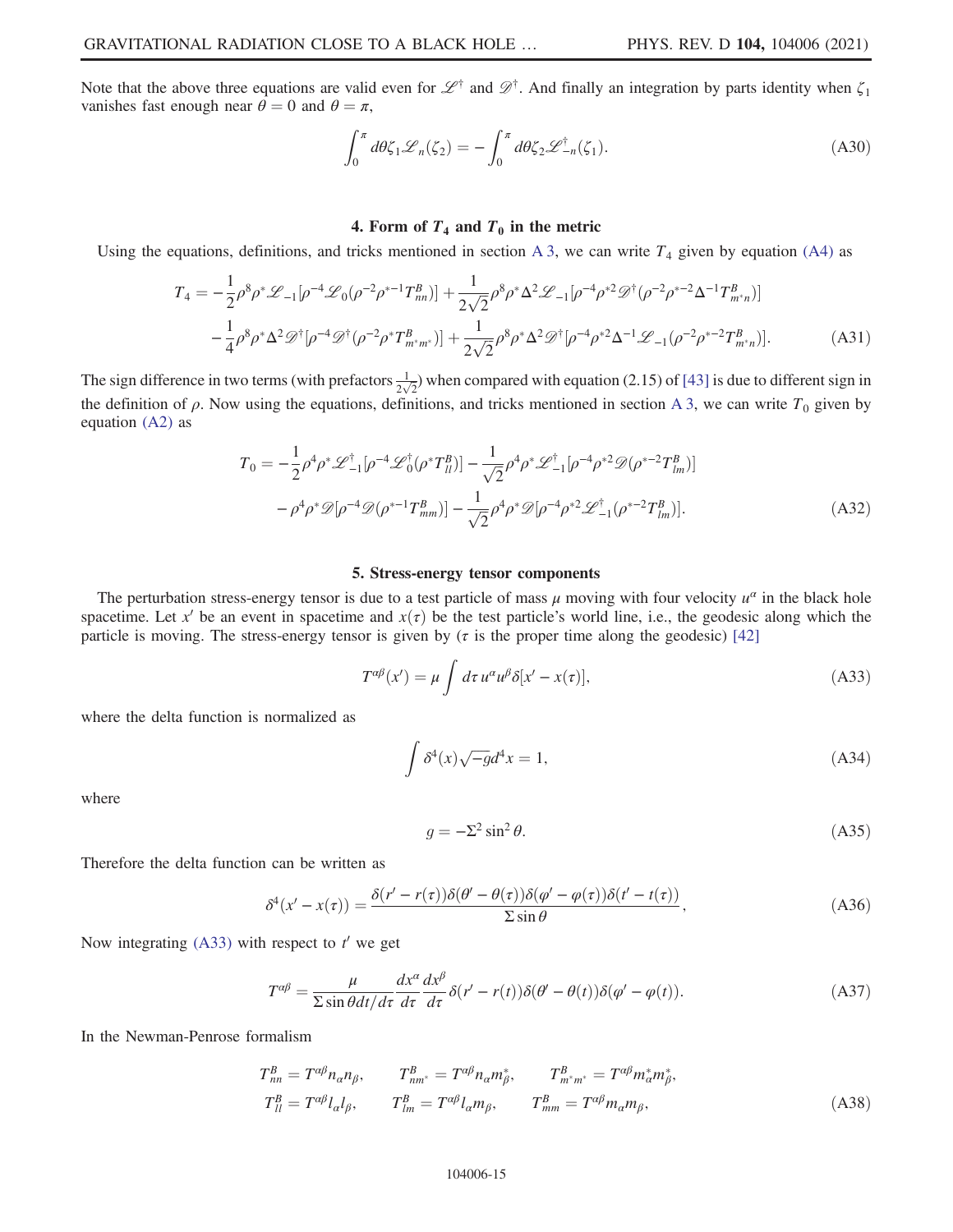<span id="page-15-0"></span>we define

$$
T_{ab} = \left(\frac{\mu}{\sin \theta}\right) C_{ab} \delta(r' - r(t)) \delta(\theta' - \theta(t)) \delta(\varphi' - \varphi(t)),\tag{A39}
$$

where  $a, b$  can be  $l, n, m$ , or  $m^*$ .

To calculate the C coefficients we make use of the following geodesic equations [[43](#page-19-14)] (Kerr metric)

$$
\Sigma \frac{d\theta}{d\tau} = \pm \left[ C - \cos^2 \theta \left\{ a^2 (1 - E^2) + \frac{l_z^2}{\sin^2 \theta} \right\} \right]^{1/2} \equiv \Theta(\theta),
$$
  
\n
$$
\Sigma \frac{d\phi}{d\tau} = -\left( aE - \frac{l_z}{\sin^2 \theta} \right) + \frac{a}{\Delta} (E(r^2 + a^2) - al_z) \equiv \varphi,
$$
  
\n
$$
\Sigma \frac{dt}{d\tau} = -\left( aE - \frac{l_z}{\sin^2 \theta} \right) a \sin^2 \theta + \frac{r^2 + a^2}{\Delta} (E(r^2 + a^2) - al_z) \equiv T,
$$
  
\n
$$
\Sigma \frac{dr}{d\tau} = \pm \sqrt{\mathcal{R}},
$$
\n(A40)

<span id="page-15-1"></span>where  $E$ ,  $l_z$ ,  $C$  are the energy, the z component of angular momentum, and the Cartar constant of the test particle respectively, and  $\mathcal R$  is

$$
\mathcal{R} = [E(r^2 + a^2) - al_z]^2 - \Delta[(Ea - l_z)^2 + r^2 + C].
$$
\n(A41)

<span id="page-15-2"></span>Using [\(A15\)](#page-13-0), [\(A16\)](#page-13-1), [\(A37\),](#page-14-1) [\(A38\),](#page-14-2) and [\(A39\)](#page-15-0) we can deduce that

$$
C_{nn} = \frac{1}{4\Sigma^3 \dot{t}} \left[ E(r^2 + a^2) - al_z + \Sigma \frac{dr}{d\tau} \right]^2,
$$
 (A42)

$$
C_{m^*n} = \frac{\rho}{2\sqrt{2\Sigma^2 t}} \left[ E(r^2 + a^2) - al_z + \Sigma \frac{dr}{d\tau} \right] \left[ i \sin \theta \left( aE - \frac{l_z}{\sin^2 \theta} \right) + \Sigma \frac{d\theta}{d\tau} \right],\tag{A43}
$$

$$
C_{m^*m^*} = \frac{\rho^2}{2\Sigma t} \left[ i \sin \theta \left( aE - \frac{l_z}{\sin^2 \theta} \right) + \Sigma \frac{d\theta}{d\tau} \right]^2, \tag{A44}
$$

$$
C_{ll} = \frac{1}{\Sigma \Delta^2 \dot{t}} \left[ E(r^2 + a^2) - al_z - \Sigma \frac{dr}{d\tau} \right]^2, \tag{A45}
$$

$$
C_{lm} = -\frac{\rho^*}{\sqrt{2\Sigma\Delta t}} \left[ E(r^2 + a^2) - al_z - \Sigma \frac{dr}{d\tau} \right] \left[ i \sin \theta \left( aE - \frac{l_z}{\sin^2 \theta} \right) - \Sigma \frac{d\theta}{d\tau} \right],\tag{A46}
$$

$$
C_{mm} = \frac{\rho^{*2}}{2\Sigma t} \left[ i \sin \theta \left( aE - \frac{l_z}{\sin^2 \theta} \right) - \Sigma \frac{d\theta}{d\tau} \right]^2, \tag{A47}
$$

where  $\dot{t} = \frac{dt}{dt}$ . The equations [\(A42\)](#page-15-1)–[\(A44\)](#page-15-2) match with those obtained in [[43](#page-19-14)] for constant  $\theta$  modulo the opposite sign of  $\rho$ .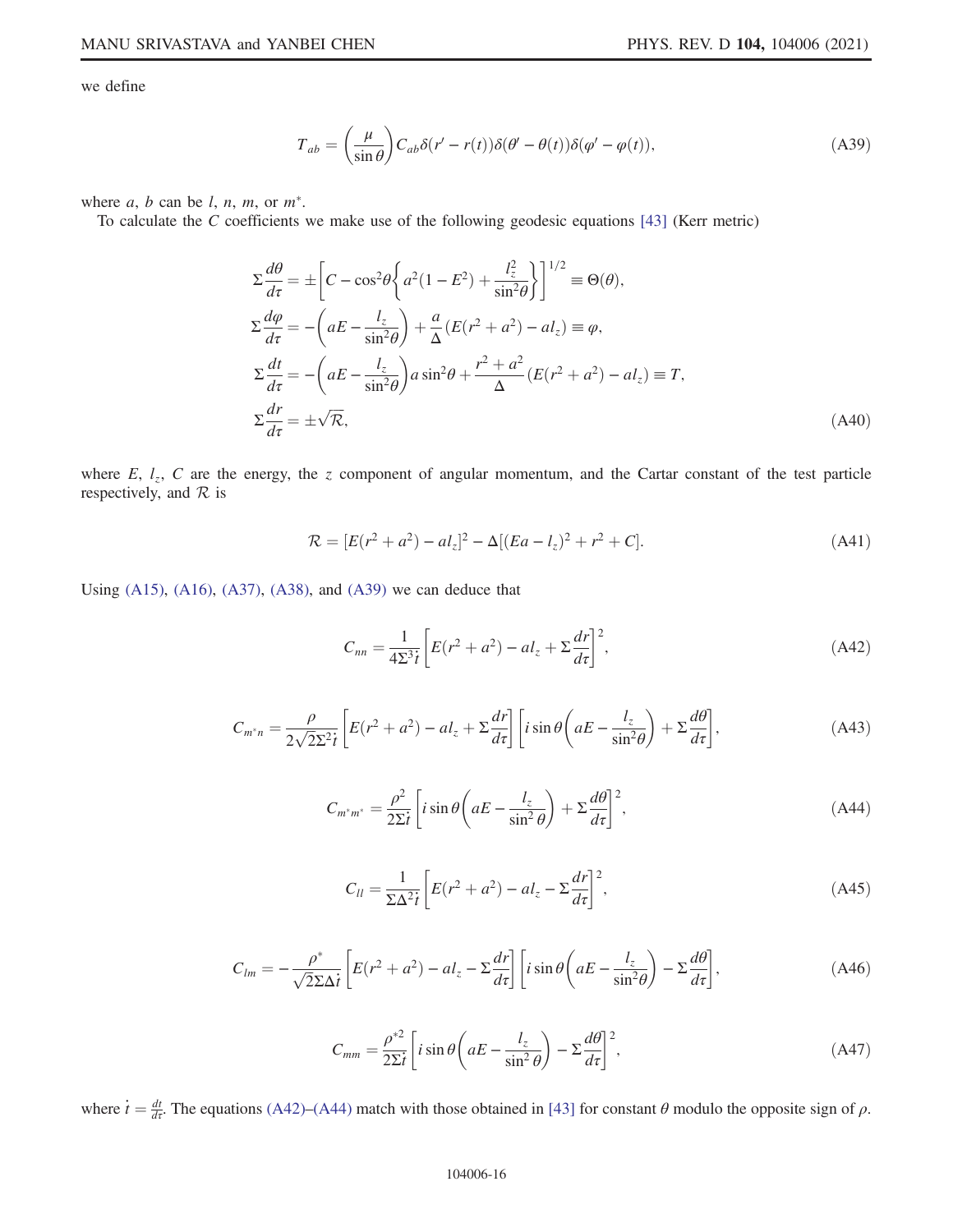# 6. Getting back to  $T_{lm\omega}$

We first focus on  $T_{lm\omega}^{(4)}$ . Substituting [\(A31\)](#page-14-3) back in [\(A13\)](#page-12-10) and integrating with respect to  $\varphi'$ , we get

$$
T_{lm\omega}^{(4)} = \frac{4\mu}{2\pi} \int dt e^{i\omega t - im\varphi(t)} \int d\theta' (\sin \theta' \rho^3 (_{-2}S_{lm}(\theta'))
$$
  
\n
$$
\times \left\{ -\frac{1}{2} \mathcal{L}_{-1} \left[ \rho^{-4} \mathcal{L}_0 \left( \rho^{-2} \rho^{*-1} \left( \frac{C_{nn}}{\sin \theta'} \right) \delta(r' - r(t)) \delta(\theta' - \theta(t)) \right) \right] \right. \n+ \frac{1}{2\sqrt{2}} \Delta^2 \mathcal{L}_{-1} \left[ \rho^{-4} \rho^{*2} \mathcal{D}^{\dagger} \left( \rho^{-2} \rho^{*-2} \Delta^{-1} \left( \frac{C_{nm^*}}{\sin \theta'} \right) \delta(r' - r(t)) \delta(\theta' - \theta(t)) \right) \right] \n- \frac{1}{4} \Delta^2 \mathcal{D}^{\dagger} \left[ \rho^{-4} \mathcal{D}^{\dagger} \left( \rho^{-2} \rho^{*} \left( \frac{C_{m^*m^*}}{\sin \theta'} \right) \delta(r' - r(t)) \delta(\theta' - \theta(t)) \right) \right] \n+ \frac{1}{2\sqrt{2}} \Delta^2 \mathcal{D}^{\dagger} \left[ \rho^{-4} \rho^{*2} \Delta^{-1} \mathcal{L}_{-1} \left( \rho^{-2} \rho^{*-2} \left( \frac{C_{nm^*}}{\sin \theta'} \right) \delta(r' - r(t)) \delta(\theta' - \theta(t)) \right) \right] \right\}. \tag{A48}
$$

<span id="page-16-0"></span>Now integrating by parts and using some of the algebraic tricks, we get

$$
T_{lm\omega}^{(4)} = \frac{4\mu}{2\pi} \int_{-\infty}^{\infty} dt \int d\theta' e^{i\omega t - im\varphi(t)}
$$
  
\n
$$
\times \left[ -\frac{1}{2} \mathcal{L}_1^{\dagger} \{ \rho^{-4} \mathcal{L}_2^{\dagger} (\rho^3 S) \} C_{nn} \rho^{-2} \rho^{*-1} \delta(r' - r(t)) \delta(\theta' - \theta(t)) \right.
$$
  
\n
$$
- \frac{\Delta^2 \rho^{*2}}{\sqrt{2} \rho} (\mathcal{L}_2^{\dagger} (S) + ia(\rho - \rho^*) \sin \theta S) \mathcal{D}^{\dagger} \{ C_{m^*n} \rho^{-2} \rho^{*-2} \Delta^{-1} \delta(r' - r(t)) \delta(\theta' - \theta(t)) \}
$$
  
\n
$$
- \frac{1}{2\sqrt{2}} \mathcal{L}_2^{\dagger} \{ \rho^3 S(\rho^{*2} \rho^{-4})_{r'} \} C_{m^*n} \Delta \rho^{-2} \rho^{*-2} \delta(r' - r(t)) \delta(\theta' - \theta(t))
$$
  
\n
$$
- \frac{1}{4} (\rho^3 \Delta^2 S) \mathcal{D}^{\dagger} \{ \rho^{-4} \mathcal{D}^{\dagger} (\rho^* \rho^{-2} C_{m^*m^*} \delta(r' - r(t)) \delta(\theta' - \theta(t))) \} \right].
$$
 (A49)

(In [\(A49\)](#page-16-0), S is  ${}_{-2}S_{lm}$ .) In this form of (A49) we can readily integrate the delta function in  $\theta$ . Again there is a sign difference in two terms when compared to [[43](#page-19-14)] due to different definition of  $\rho$ .

Similarly, for  $T_{lm\omega}^{(0)}$ , substituting [\(A32\)](#page-14-4) back in [\(A14\)](#page-12-11) and integrating with respect to  $\varphi'$  we get

$$
T_{lm\omega}^{(0)} = \frac{4\mu}{2\pi} \int dt e^{i\omega t - im\varphi(t)} \int d\theta' (\sin \theta' \rho^3 (2S_{lm}(\theta')))
$$
  
\n
$$
\times \left\{ -\frac{1}{2} \mathcal{L}_{-1}^{\dagger} \left[ \rho^{-4} \mathcal{L}_0^{\dagger} \left( \rho^* \left( \frac{C_{ll}}{\sin \theta'} \right) \delta(r' - r(t)) \delta(\theta' - \theta(t)) \right) \right] - \frac{1}{\sqrt{2}} \mathcal{L}_{-1}^{\dagger} \left[ \rho^{-4} \rho^{*2} \mathcal{D} \left( \rho^{*-2} \left( \frac{C_{lm}}{\sin \theta'} \right) \delta(r' - r(t)) \delta(\theta' - \theta(t)) \right) \right] - \mathcal{D} \left[ \rho^{-4} \mathcal{D} \left( \rho^{*-1} \left( \frac{C_{lm}}{\sin \theta'} \right) \delta(r' - r(t)) \delta(\theta' - \theta(t)) \right) \right] - \frac{1}{\sqrt{2}} \mathcal{D} \left[ \rho^{-4} \rho^{*2} \mathcal{L}_{-1}^{\dagger} \left( \rho^{*-2} \left( \frac{C_{lm}}{\sin \theta'} \right) \delta(r' - r(t)) \delta(\theta' - \theta(t)) \right) \right] \right\}.
$$
 (A50)

<span id="page-16-1"></span>In this case, integrating by parts and using the algebraic tricks gives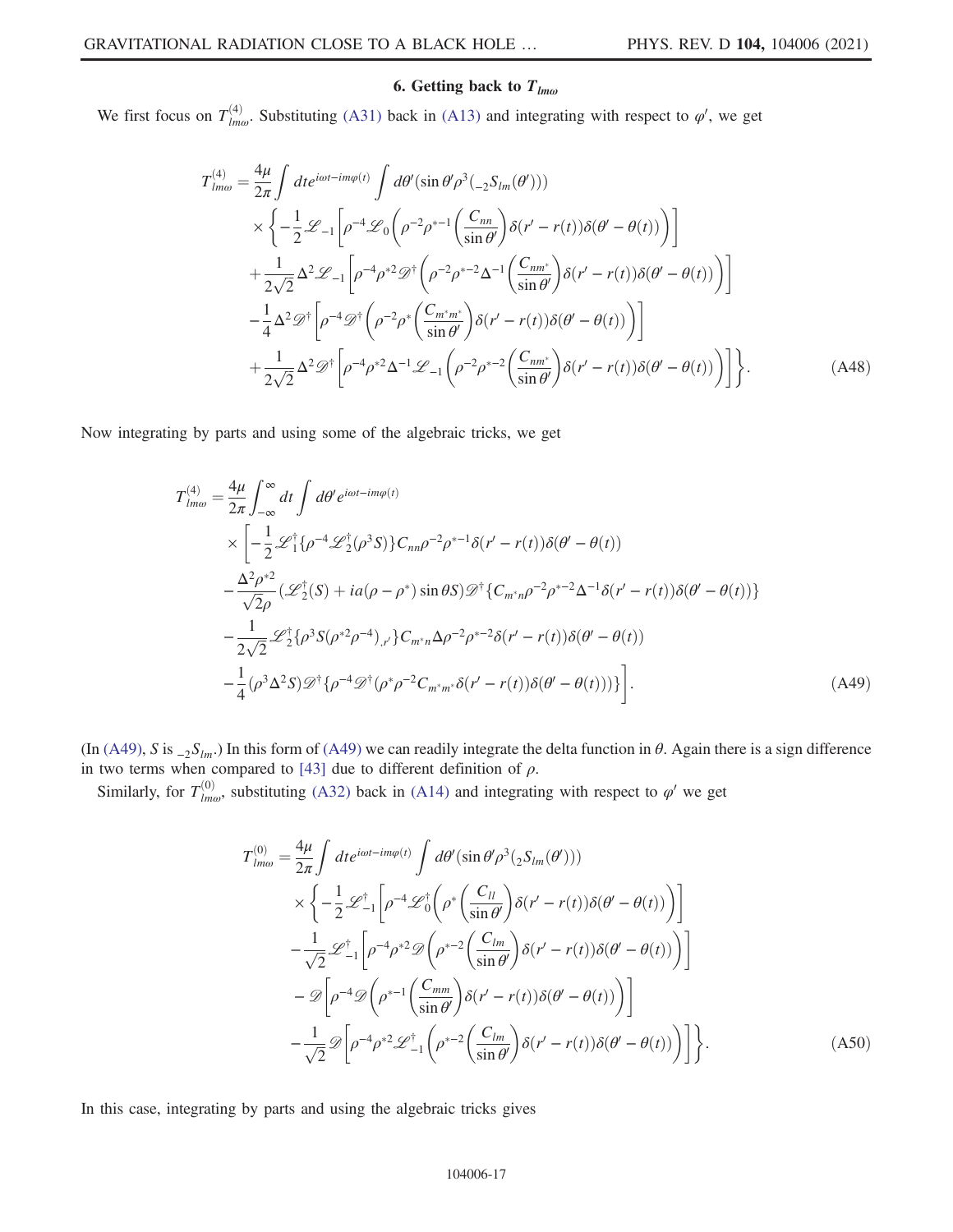$$
T_{lm\omega}^{(0)} = \frac{4\mu}{2\pi} \int_{-\infty}^{\infty} dt \int d\theta' e^{i\omega t - im\varphi(t)}
$$
  
\n
$$
\times \left[ -\frac{1}{2} \mathcal{L}_1 \{ \rho^{-4} \mathcal{L}_2 (\rho^3 S) \} C_{ll} \rho^* \delta(r' - r(t)) \delta(\theta' - \theta(t)) \right.
$$
  
\n
$$
+ \frac{2\rho^{*2}}{\sqrt{2}\rho} (\mathcal{L}_2 (S) + ia(\rho - \rho^*) \sin \theta S) \mathcal{D} \{ C_{lm} \rho^{*-2} \delta(r' - r(t)) \delta(\theta' - \theta(t)) \}
$$
  
\n
$$
+ \frac{1}{\sqrt{2}} \mathcal{L}_2 \{ \rho^3 S(\rho^{*2} \rho^{-4})_{,r'} \} C_{lm} \rho^{*-2} \delta(r' - r(t)) \delta(\theta' - \theta(t))
$$
  
\n
$$
- (\rho^3 S) \mathcal{D} \{ \rho^{-4} \mathcal{D}(\rho^{*-1} C_{mm} \delta(r' - r(t)) \delta(\theta' - \theta(t))) \} \right].
$$
 (A51)

In [\(A51\)](#page-16-1), S is  ${}_{2}S_{lm}$ . In this form of (A51) we can readily integrate the delta function in  $\theta$ .

# 7. Calculating the A terms

After integrating [\(A49\)](#page-16-0) with respect to  $\theta'$ , we can express it as

$$
T_{\ell m\omega}^{(4)}(r') = \mu \int_{-\infty}^{\infty} dt e^{i\omega t - im\varphi(t)} \Delta^2 \left[ (A_{nn0} + A_{m^*n0} + A_{m^*m^*0}) \delta(r' - r(t)) \right. \\ \left. + \left\{ (A_{m^*n1} + A_{m^*m^*1}) \delta(r' - r(t)) \right\}_{r'} + \left\{ A_{m^*m^*2} \delta(r' - r(t)) \right\}_{r'r'} \right], \tag{A52}
$$

where the following A terms are evaluated at  $\theta' = \theta(t)$  with  $S =_{-2} S_{lm}$ .

$$
A_{nn0} = \left(\frac{4}{2\pi}\right) \left(\frac{-1}{2}\right) \frac{C_{nn}\rho^{-2}\rho^{*-1}}{\Delta^2} \mathcal{L}_1^{\dagger} \{\rho^{-4} \mathcal{L}_2^{\dagger}(\rho^3 S)\},\tag{A53}
$$

$$
A_{nm^*0} = \left(\frac{4}{2\pi}\right) \left(\frac{-1}{\sqrt{2}}\right) \frac{C_{nm^*} \rho^{-3}}{\Delta} \left[ (\mathscr{L}_2^{\dagger} S) \left(\frac{iK}{\Delta} - \rho - \rho^* \right) - a \sin \theta S \frac{K}{\Delta} (\rho - \rho^*) \right],\tag{A54}
$$

$$
A_{m^*m^*0} = \left(\frac{4}{2\pi}\right) \left(\frac{-1}{4}\right) \rho^{-3} \rho^* C_{m^*m^*} S \left[-i\left(\frac{K}{\Delta}\right)_{,r'} - \frac{K^2}{\Delta^2} - 2i\rho \frac{K}{\Delta}\right],\tag{A55}
$$

$$
A_{nm^*1} = \left(\frac{4}{2\pi}\right) \left(\frac{-1}{\sqrt{2}}\right) \frac{C_{nm^*} \rho^{-3}}{\Delta} \left[\mathcal{L}_2^{\dagger} S + ia \sin \theta (\rho - \rho^*) S\right],\tag{A56}
$$

$$
A_{m^*m^*1} = \left(\frac{4}{2\pi}\right) \left(\frac{-1}{2}\right) \rho^{-3} \rho^* C_{m^*m^*} S\left(i\frac{K}{\Delta} - \rho\right),\tag{A57}
$$

$$
A_{m^*m^*2} = \left(\frac{4}{2\pi}\right) \left(\frac{-1}{4}\right) \rho^{-3} \rho^* C_{m^*m^*} S. \tag{A58}
$$

<span id="page-17-0"></span>The above equations match those obtained in [[43](#page-19-14)] modulo the opposite sign of  $\rho$  and an overall normalization factor.

Similarly integrating [\(A51\)](#page-16-1) with respect to  $\theta'$ , we can express it as

$$
T^{(0)}_{\ell m\omega}(r') = \mu \int_{-\infty}^{\infty} dt e^{i\omega t - im\varphi(t)} [(A_{ll0} + A_{lm0} + A_{mm0})\delta(r' - r(t)) + \{(A_{lm1} + A_{mm1})\delta(r' - r(t))\}_{,r'} + \{A_{mm2}\delta(r' - r(t))\}_{,r'r}],
$$
\n(A59)

where the following A terms are evaluated at  $\theta' = \theta(t)$  with  $S =_2 S_{lm}$ .

$$
A_{ll0} = \left(\frac{4}{2\pi}\right) \left(\frac{-1}{2}\right) \left(C_{ll}\rho^*\right) \mathcal{L}_1\{\rho^{-4} \mathcal{L}_2(\rho^3 S)\},\tag{A60}
$$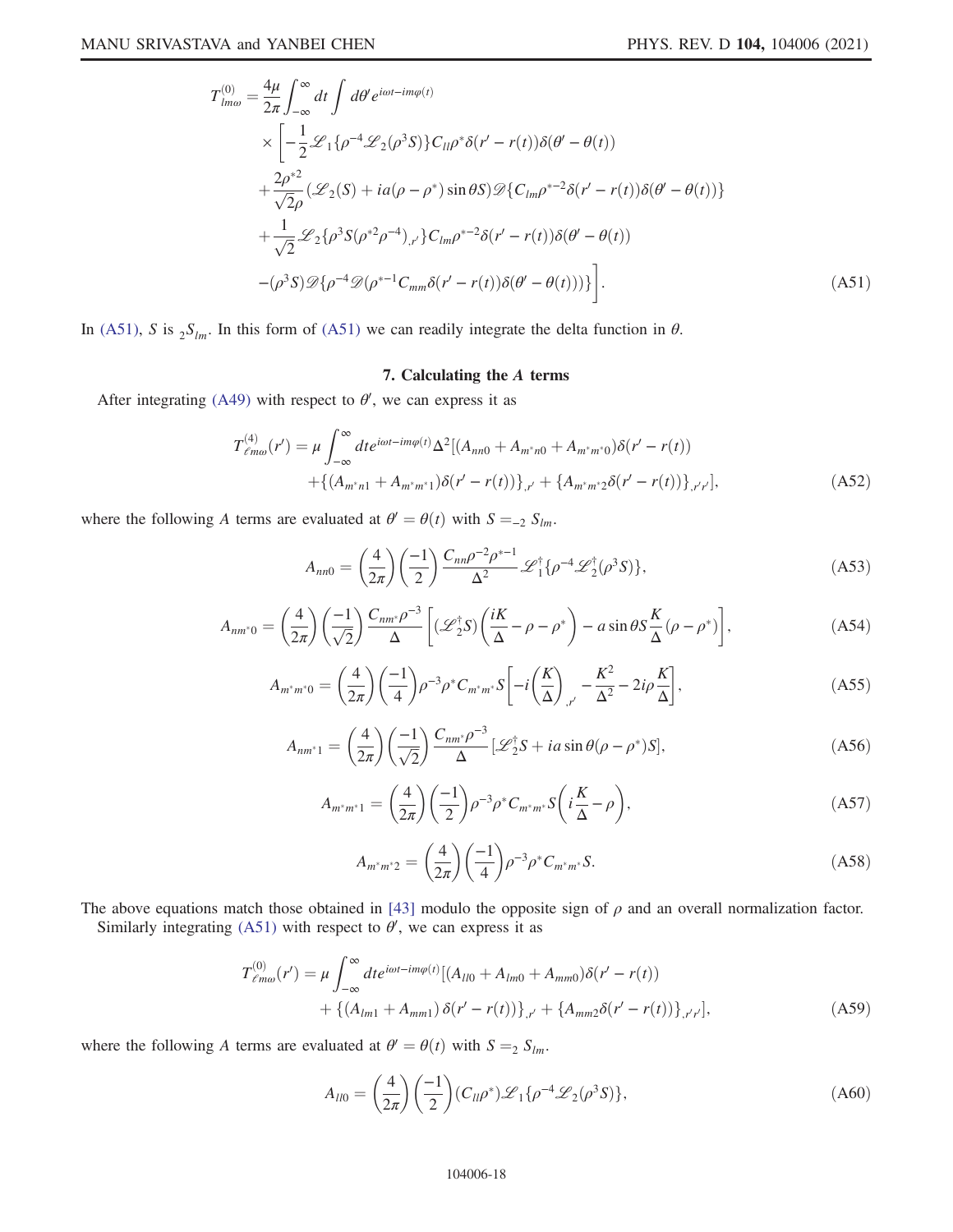$$
A_{lm0} = \left(\frac{4}{2\pi}\right) \left(\frac{2}{\sqrt{2}}\right) \frac{C_{lm}}{\rho} \left[ \left(\mathcal{L}_2 S\right) \left(\frac{-iK}{\Delta} - \rho - \rho^*\right) + a\sin\theta S \frac{K}{\Delta} (\rho - \rho^*) \right],\tag{A61}
$$

$$
A_{mm0} = \left(\frac{-4}{2\pi}\right)\rho^{-1}\rho^{*-1}C_{mm}S\bigg[ + i\left(\frac{K}{\Delta}\right)_{,r'} - \frac{K^2}{\Delta^2} + 2i\rho\frac{K}{\Delta} \bigg],\tag{A62}
$$

$$
A_{lm1} = \left(\frac{4}{2\pi}\right) \left(\frac{2}{\sqrt{2}}\right) \frac{C_{lm}}{\rho} \left[\mathcal{L}_2 S + ia \sin \theta (\rho - \rho^*) S\right],\tag{A63}
$$

$$
A_{mm1} = \left(\frac{8}{2\pi}\right)\rho^{-1}\rho^{*-1}C_{mm}S\left(i\frac{K}{\Delta} + \rho\right),\tag{A64}
$$

$$
A_{mm2} = \left(\frac{-4}{2\pi}\right)\rho^{-1}\rho^{*-1}C_{mm}S. \tag{A65}
$$

[\(A59\)](#page-17-0) can further be written as (after integrating with respect to dr and then renaming r' as r)

$$
T_{lm\omega}^{(0)}(r) = \mu e^{i\omega t - im\varphi} \left[ (A_{ll0} + A_{lm0} + A_{mm0})t' + (A_{lm1} + A_{mm1})(t'' + i\omega(t')^2 - imt'\varphi') + t'\frac{d}{dr}(A_{lm1} + A_{mm1}) + A_{mm2}(t''' + 3i\omega t''t' - 2imt''\varphi' - \omega^2(t')^3 + 2\omega m(t')^2\varphi' - m^2t'(\varphi')^2 - imt'\varphi'') + 2(t'' + i\omega(t')^2 - imt'\varphi')\frac{dA_{mm2}}{dr} + t'\frac{d^2(A_{mm2})}{dr^2} \right],
$$
\n(A66)

where  $\prime$  denotes derivative with respect to r.

- <span id="page-18-0"></span>[1] B. P. Abbott, R. Abbott, T. Abbott, M. Abernathy, F. Acernese, K. Ackley, C. Adams, T. Adams, P. Addesso, R. Adhikari et al., Phys. Rev. Lett. 116[, 061102 \(2016\)](https://doi.org/10.1103/PhysRevLett.116.061102).
- <span id="page-18-1"></span>[2] B. P. Abbott, R. Abbott, T. Abbott, F. Acernese, K. Ackley, C. Adams, T. Adams, P. Addesso, R. Adhikari, V. Adya et al., Phys. Rev. Lett. 119[, 161101 \(2017\)](https://doi.org/10.1103/PhysRevLett.119.161101).
- <span id="page-18-2"></span>[3] C. Palenzuela, P. Pani, M. Bezares, V. Cardoso, L. Lehner, and S. Liebling, Phys. Rev. D 96[, 104058 \(2017\)](https://doi.org/10.1103/PhysRevD.96.104058).
- [4] P. O. Mazur and E. Mottola, [Proc. Natl. Acad. Sci. U.S.A.](https://doi.org/10.1073/pnas.0402717101) 101[, 9545 \(2004\)](https://doi.org/10.1073/pnas.0402717101).
- [5] P. Pani, E. Berti, V. Cardoso, Y. Chen, and R. Norte, [Phys.](https://doi.org/10.1103/PhysRevD.80.124047) Rev. D 80[, 124047 \(2009\)](https://doi.org/10.1103/PhysRevD.80.124047).
- [6] S. B. Giddings and D. Psaltis, [Phys. Rev. D](https://doi.org/10.1103/PhysRevD.97.084035) 97, 084035 [\(2018\).](https://doi.org/10.1103/PhysRevD.97.084035)
- [7] M. Bianchi, D. Consoli, A. Grillo, J. F. Morales, P. Pani, and G. Raposo, Phys. Rev. Lett. 125[, 221601 \(2020\).](https://doi.org/10.1103/PhysRevLett.125.221601)
- [8] I. Bena and D. R. Mayerson, [Phys. Rev. Lett.](https://doi.org/10.1103/PhysRevLett.125.221602) 125, 221602 [\(2020\).](https://doi.org/10.1103/PhysRevLett.125.221602)
- <span id="page-18-3"></span>[9] S. Mukherjee and S. Chakraborty, [Phys. Rev. D](https://doi.org/10.1103/PhysRevD.102.124058) 102, [124058 \(2020\).](https://doi.org/10.1103/PhysRevD.102.124058)
- <span id="page-18-4"></span>[10] S. Xin, B. Chen, R. K. L. Lo, L. Sun, W.-B. Han, X. Zhong, M. Srivastava, S. Ma, Q. Wang, and Y. Chen, [Phys. Rev D](https://doi.org/10.1103/PhysRevD.104.104005) 104[, 104005 \(2021\).](https://doi.org/10.1103/PhysRevD.104.104005)
- <span id="page-18-6"></span>[11] Q. Wang, N. Oshita, and N. Afshordi, [Phys. Rev. D](https://doi.org/10.1103/PhysRevD.101.024031) 101, [024031 \(2020\).](https://doi.org/10.1103/PhysRevD.101.024031)
- [12] E. Maggio, A. Testa, S. Bhagwat, and P. Pani, [Phys. Rev. D](https://doi.org/10.1103/PhysRevD.100.064056) 100[, 064056 \(2019\).](https://doi.org/10.1103/PhysRevD.100.064056)
- <span id="page-18-5"></span>[13] L. F. L. Micchi, N. Afshordi, and C. Chirenti, [Phys. Rev. D](https://doi.org/10.1103/PhysRevD.103.044028) 103[, 044028 \(2021\).](https://doi.org/10.1103/PhysRevD.103.044028)
- [14] V. Cardoso, S. Hopper, C. F. B. Macedo, C. Palenzuela, and P. Pani, Phys. Rev. D 94[, 084031 \(2016\).](https://doi.org/10.1103/PhysRevD.94.084031)
- [15] Z. Mark, A. Zimmerman, S. M. Du, and Y. Chen, [Phys. Rev.](https://doi.org/10.1103/PhysRevD.96.084002) D 96[, 084002 \(2017\)](https://doi.org/10.1103/PhysRevD.96.084002).
- [16] R. S. Conklin, B. Holdom, and J. Ren, [Phys. Rev. D](https://doi.org/10.1103/PhysRevD.98.044021) 98, [044021 \(2018\).](https://doi.org/10.1103/PhysRevD.98.044021)
- [17] A. Maselli, S. H. Völkel, and K. D. Kokkotas, [Phys. Rev. D](https://doi.org/10.1103/PhysRevD.96.064045) 96[, 064045 \(2017\).](https://doi.org/10.1103/PhysRevD.96.064045)
- [18] J. Westerweck, A. Nielsen, O. Fischer-Birnholtz, M. Cabero, C. Capano, T. Dent, B. Krishnan, G. Meadors, and A. H. Nitz, Phys. Rev. D 97[, 124037 \(2018\).](https://doi.org/10.1103/PhysRevD.97.124037)
- [19] Q. Wang and N. Afshordi, [Phys. Rev. D](https://doi.org/10.1103/PhysRevD.97.124044) 97, 124044 [\(2018\).](https://doi.org/10.1103/PhysRevD.97.124044)
- [20] A. Urbano and H. Veermäe, [J. Cosmol. Astropart. Phys. 04](https://doi.org/10.1088/1475-7516/2019/04/011) [\(2019\) 011.](https://doi.org/10.1088/1475-7516/2019/04/011)
- [21] R. K. L. Lo, T. G. F. Li, and A. J. Weinstein, [Phys. Rev. D](https://doi.org/10.1103/PhysRevD.99.084052) 99[, 084052 \(2019\).](https://doi.org/10.1103/PhysRevD.99.084052)